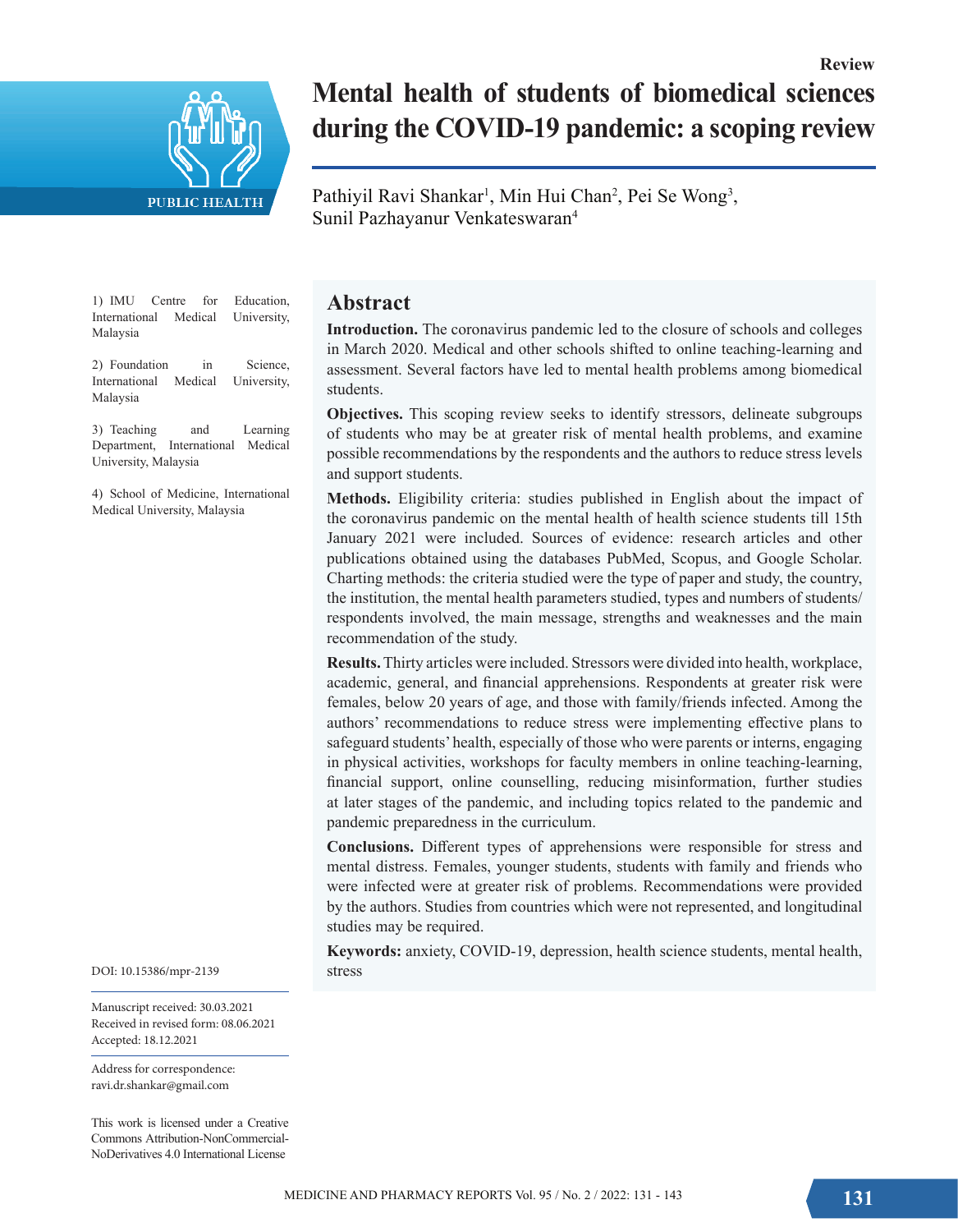### **Introduction**

The coronavirus disease-19 (COVID-19) pandemic has caused widespread suffering. As of 7<sup>th</sup> June 2021, over 174 million people have been infected and over 3.74 million have died [1]. The economic cost in terms of job losses, cessation of travel and tourism and closure of schools and colleges has been immense. Closure of institutions greatly affected their educational mission and disturbed the education of students [2]. In most countries, educational institutions closed with the first wave of the pandemic in March 2020 and teaching-learning and even assessment shifted online There have been reports from many countries on this online shift in students teaching-learning [3-5].

Face-to-face interactions with other students and faculty members have been severely curtailed. Students study from home and face several challenges including lack of a quiet place to study, problems with internet bandwidth, lack of access to computers and other devices among others [6]. Multiple factors have been associated with psychological distress among students. In a Chinese study, post-traumatic stress disorder (PTSD) was seen among 6% of students [7]. PTSD was associated with family problems (infection suspicion of family members, the loss of loved ones, and family income decrease) and online course difficulties (little interaction, disturbing learning environment, and difficulty in adaption). In Bangladesh it was noted that a substantial proportion of medical students were experiencing pandemicrelated adverse psychological impact. Poor mental health conditions of these vulnerable medical students can seriously affect their potential contribution to future health care [8]. A study among health sciences students from both developing and developed countries found significant levels of anxiety and depression and the authors concluded that serious attention should be given to the mental health of this population [9].

The pandemic started in early 2020 in China and Chinese researchers have conducted several studies on the mental health of different categories of the population, including health science students. Different factors influencing mental health have also been studied. Some studies at two or more time points have also been conducted and a few studies followed respondents longitudinally for different periods of time. Studies have been done in many other countries and a few studies among postgraduate students/residents have been reported in the literature. In this scoping review the authors present an overview of studies conducted among health science students on their mental health during the ongoing pandemic.

The review seeks to answer three important questions. The first is to identify the stressors mentioned in published studies during the pandemic till January 15<sup>th</sup>, 2021. The second objective is to see which subgroups of students may be at greater risk of mental health problems. Recommendations by the authors of the manuscripts included in the review to reduce stress levels and support health science students will also be mentioned (third objective).

## **Methods**

#### **Article selection and data extraction**

Only studies published in the English language were included. Preprints were excluded. The databases included were PubMed, Scopus, and Google Scholar. Articles published during the year 2020 dealing with the topic mentioned and during the year 2021 till 15<sup>th</sup> January 2021 were included. The most recent search was conducted on 16th January 2021. In many studies it was not clear if health science students were included. The authors contacted the authors of the published manuscript and if they were able to provide definite information about the inclusion of health science students; those studies were included. We followed the steps and guidelines as mentioned in the Preferred Reporting Items for Systematic reviews and Meta-Analyses extension for Scoping Reviews (PRISMA-ScR) Checklist [10].

#### **Search strategy**

The databases were searched using the search terms, 'COVID-19', 'Mental health', 'Health Science students'. Other terms used were 'medical students', 'nursing students', 'residents', and 'pharmacy students'. The abstracts of the articles were read through in detail by the first two authors to check whether they were answering the study questions. Based on a consensus among the authors if the response was yes, then the full text was carefully read through. If it was not clear if health science students were involved, then the authors of the paper were contacted.

## **Inclusion and exclusion criteria**

The data forms were discussed and approved by all the authors before the start of the study. Among the parameters considered for inclusion in the tables were the type of paper, the type of study, the country where the study was done, the institution, the mental health parameters studied, type and number of students/respondents involved, the main message of the study, strengths and weaknesses of the study and the main recommendations of the study. The charting was done by the first two authors independently and then the results were collated and combined. The table was then critically examined by the other authors. No critical appraisal of the studies included was carried out by the authors however, the strengths and limitations as mentioned by the study authors were included. We did not include systematic reviews and meta-analysis in the scoping review.

## **Data analysis**

The charted data was analyzed according to the study questions. Whether a study was carried out in two or more countries, whether the study was cross-sectional, or a longitudinal follow-up was done, the stressors studied, the instruments used, and the sources of stress were noted. Stress levels among different subgroups of respondents, and recommendations to reduce stress by the respondents (if mentioned) and by the study authors were examined.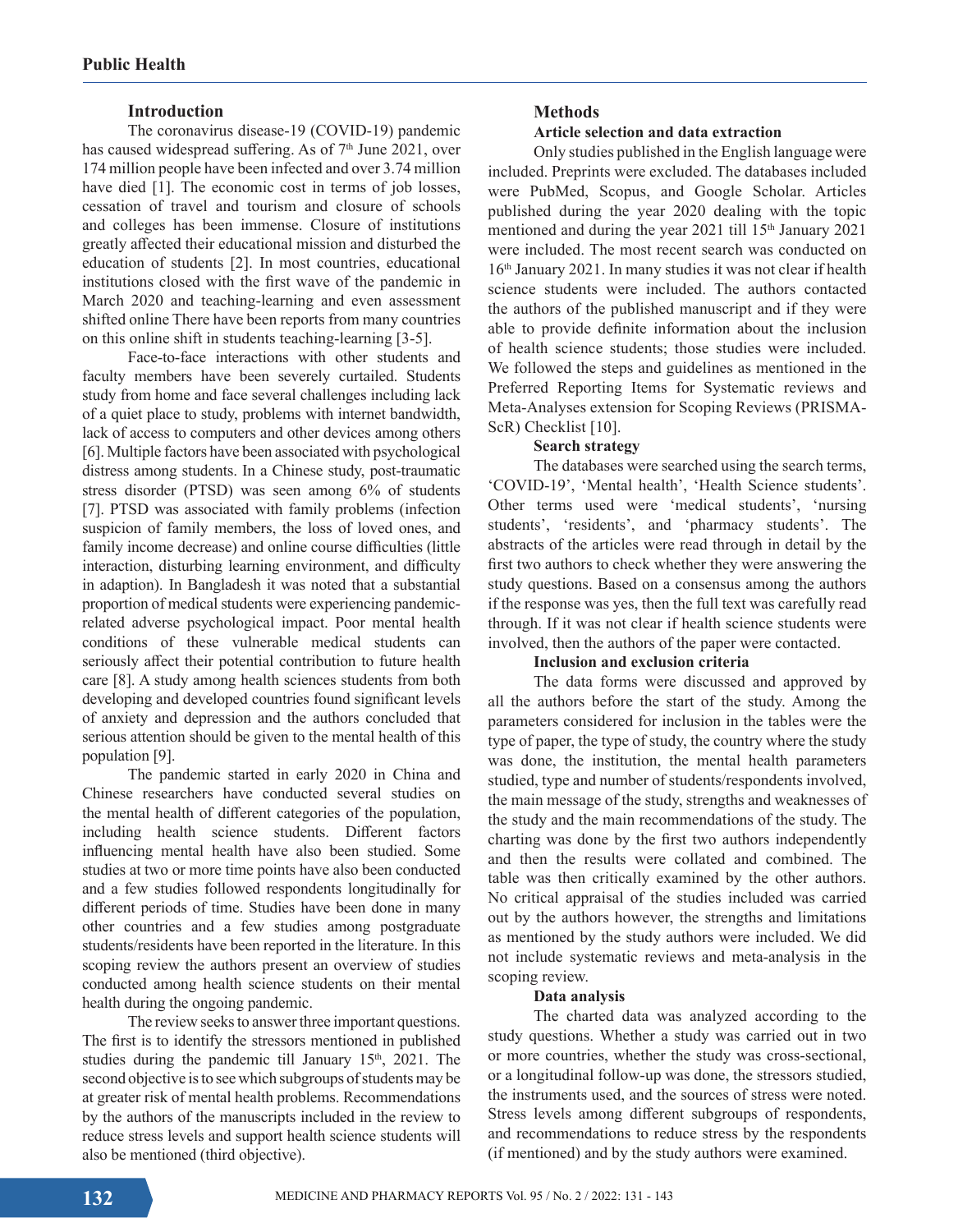## **Results Search results**

Figure 1 shows the PRISMA flow diagram for the review. A total of 383 abstracts were retrieved from the three databases using the search terms mentioned. The abstracts were carefully read through by the first two authors and 82 full texts were included for further review. Among reasons for excluding the articles were: the study mainly focused on teaching-learning during the pandemic, the study was conducted among the general youth population, the study was among high school students, there were duplicate results, and the study was not conducted among health science students. The 82 full text articles were read through in detail, and many were conducted among university students. Some studies mentioned the study population, but they did not include health science students, and these were excluded. One systematic review and meta-analysis was excluded. A total of 42 studies were extracted. Twelve of them did not specify the university student population and the authors were contacted through e-mail. Eight of the authors mentioned that the study did not include health science students while four mentioned that they did not divide the students according to the stream of study. These articles were excluded. A total of 30 studies were included in the final analysis based on consensus among the authors.

Supplementary file 1 shows the studies included in

the review. Table I shows the characteristics of the included studies. Twenty-six studies included were original research. Ten studies were carried out exclusively among medical students, nine was carried out among different categories of health science students and two were among postgraduate medical students. Five of the studies were from China, and three each from Iran, India, Saudi Arabia, and Israel. Most studies were cross-sectional. A prospective longitudinal study was conducted in India, a longitudinal study was done among nursing students in Israel, and another prospective cohort study was done in China.

Table II shows the stressors and the recommendations by the authors to reduce stress. Among the stressors were health apprehensions, workplace apprehensions including the shortage of personal protective equipment, academic apprehensions due to online learning, delays, time management issues, delays in receiving unbiased information about COVID-19, and financial apprehension, among others. Among the recommendations by the authors to reduce stress were implementing effective plan/s to safeguard students' health, especially of those who were parents or interns, engaging in physical activities, workshops for faculty members in online teaching-learning, financial support, online counselling, reducing misinformation, further studies at later stages of the pandemic, and including topics related to the pandemic and pandemic preparedness in the curriculum.



Figure 1. PRISMA flow diagram for the scoping review process.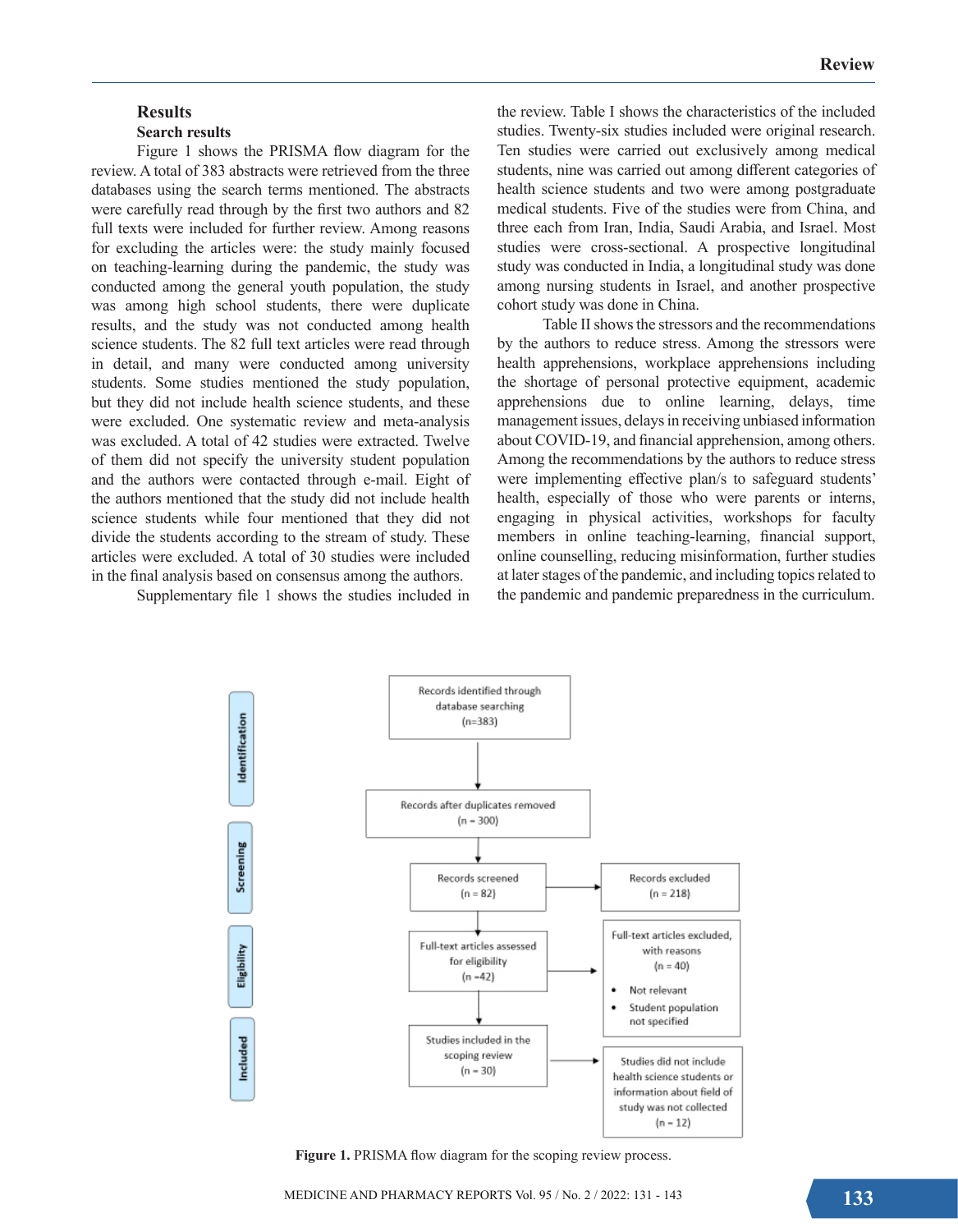|                                                            | Main Message                                                           | - respondents who regularly did religious meditation were<br>Challenges: limitation about the data collection setting as<br>Perception: - predominance of stress is higher in females<br>Suggestions: more exploratory events need to be carried<br>transitional year, i.e., 3rd medical year (from pre-clinical<br>- more stress was perceived by the students during their<br>out. This might highlight the difference (if found any)<br>about COVID-19 pandemic, on students learning and<br>the subjects were from one region of Saudi Arabia.<br>stress, but in a different time phase.<br>at lower levels of stress.<br>than males,<br>to clinical) | information) and misinformation Providing mental health<br>loans. Also, fighting an infodemic (an overabundance of<br>experiencing a deterioration of economic status, special<br>Suggestions: Considering the high number of students<br>pandemic should emerge, i.e., scholarships or student<br>support systems for students and promoting physical<br>programs dedicated to financial support during the<br>Lack of random sampling. Very low response rate.<br>Challenges: Cross-sectional.<br>activity on a regular basis | Suggestions: Schools should consider adding high-value,<br>Challenges: Medical students are retracted from clinical<br>writing, narrative writing, COVID-19 facts, biostatistics<br>virtually deliverable, credit electives such as scientific<br>to continue student engagement<br>experiences. | diverse and increase their motivation in learning without<br>introducing it as part of the curriculum, teach them time<br>Challenges: Anxiety on written tests, Anxiety on how<br>experiences bring attention to the value of non-graded<br>they will be graded. Anxiety on how / when medical<br>elective courses to make student's knowledge more<br>Suggestions: Online education can be helpful and<br>schools will make up for the lost practical classes<br>management skills, allows new opportunities<br>for teaching and learning, the volunteering<br>Feeling of powerlessness<br>worrying about grades. | the benefits that physical activity can have for their health<br>Suggestions: engage in physical activity-recognising<br>providers and employers recognise the importance of<br>promoting physical activity for the well-being of their<br>and well-being. It is also hoped that higher education<br>students and staff,<br>Challenges: |  |
|------------------------------------------------------------|------------------------------------------------------------------------|-----------------------------------------------------------------------------------------------------------------------------------------------------------------------------------------------------------------------------------------------------------------------------------------------------------------------------------------------------------------------------------------------------------------------------------------------------------------------------------------------------------------------------------------------------------------------------------------------------------------------------------------------------------|---------------------------------------------------------------------------------------------------------------------------------------------------------------------------------------------------------------------------------------------------------------------------------------------------------------------------------------------------------------------------------------------------------------------------------------------------------------------------------------------------------------------------------|--------------------------------------------------------------------------------------------------------------------------------------------------------------------------------------------------------------------------------------------------------------------------------------------------|--------------------------------------------------------------------------------------------------------------------------------------------------------------------------------------------------------------------------------------------------------------------------------------------------------------------------------------------------------------------------------------------------------------------------------------------------------------------------------------------------------------------------------------------------------------------------------------------------------------------|-----------------------------------------------------------------------------------------------------------------------------------------------------------------------------------------------------------------------------------------------------------------------------------------------------------------------------------------|--|
|                                                            | Stressors:                                                             | did not prefer online learning<br>time management problems<br>online learning material not<br>enough for study                                                                                                                                                                                                                                                                                                                                                                                                                                                                                                                                            | search, and completion of the<br>financial situation, job<br>semester.                                                                                                                                                                                                                                                                                                                                                                                                                                                          | no on-campus activity. Exams<br>Licensure exams are delayed<br>lack of adequate personal<br>are being offered online.<br>Long-standing social<br>equipment (PPE)<br>distancing<br>protective                                                                                                     |                                                                                                                                                                                                                                                                                                                                                                                                                                                                                                                                                                                                                    | Not mentioned                                                                                                                                                                                                                                                                                                                           |  |
|                                                            | students and<br>Type/s of<br>number                                    | year medical<br>Ist to 5th<br>students                                                                                                                                                                                                                                                                                                                                                                                                                                                                                                                                                                                                                    | 358 under-<br>graduates                                                                                                                                                                                                                                                                                                                                                                                                                                                                                                         | students<br>Medical                                                                                                                                                                                                                                                                              | Students<br>Medical                                                                                                                                                                                                                                                                                                                                                                                                                                                                                                                                                                                                | 2075 medical<br>students and<br>foundation<br>year one<br>doctors                                                                                                                                                                                                                                                                       |  |
|                                                            | Parameter<br>addressed<br>$\ensuremath{\mathbf{studied}}\xspace$       | Students' mental health                                                                                                                                                                                                                                                                                                                                                                                                                                                                                                                                                                                                                                   | Stress Scale (PSS-10), Physical<br>Health Questionnaire(PHQ-8),<br>7-item (GAD-7) scale, Patient<br>Generalized Anxiety Disorder<br>Satisfaction with Life Scale<br>COVID Impact on Student<br>Well-Being(CI), Perceived<br>Activity Scale (PA), and a<br>sociodemographic survey<br>(SWLS), Perception of                                                                                                                                                                                                                      | Support; mental health                                                                                                                                                                                                                                                                           | Students' gains and losses from<br>$Covid-19$                                                                                                                                                                                                                                                                                                                                                                                                                                                                                                                                                                      | Mental health impact of<br>COVID-19                                                                                                                                                                                                                                                                                                     |  |
|                                                            | Institution                                                            | Department<br>of medical<br>King Saud<br>University<br>college of<br>education,<br>medicine,<br>(KSU),                                                                                                                                                                                                                                                                                                                                                                                                                                                                                                                                                    | universities in<br>Fourteen                                                                                                                                                                                                                                                                                                                                                                                                                                                                                                     | Medicine and<br>of Wisconsin<br>the Medical<br>Health and<br>College of<br>University<br>Wisconsin<br>School of<br>Public                                                                                                                                                                        | Colleges in<br>Medical<br>Brazil                                                                                                                                                                                                                                                                                                                                                                                                                                                                                                                                                                                   | institutions<br>Multiple                                                                                                                                                                                                                                                                                                                |  |
|                                                            | Types of Tools                                                         | questionnaire (18 items) and<br>Distress questionnaire (10<br>Kessler 10 Psychological<br>self-administered<br>a well-known<br>items)                                                                                                                                                                                                                                                                                                                                                                                                                                                                                                                     | Patient Health Questionnaire Turkey<br>Online survey via Google<br>Stress Scale (PSS-10)<br>(PHQ-8) was used to<br>data analysed using<br>measure depression<br>symptoms<br>Perceived<br>forms                                                                                                                                                                                                                                                                                                                                  |                                                                                                                                                                                                                                                                                                  |                                                                                                                                                                                                                                                                                                                                                                                                                                                                                                                                                                                                                    | mention of specific tool<br>nationwide study - no                                                                                                                                                                                                                                                                                       |  |
|                                                            | $\geq 3$<br>Countr<br>Countri                                          | Riyadh,<br>Arabia.<br>Saudi                                                                                                                                                                                                                                                                                                                                                                                                                                                                                                                                                                                                                               | Turkey                                                                                                                                                                                                                                                                                                                                                                                                                                                                                                                          |                                                                                                                                                                                                                                                                                                  | Brazil                                                                                                                                                                                                                                                                                                                                                                                                                                                                                                                                                                                                             | Kingdom<br>United                                                                                                                                                                                                                                                                                                                       |  |
|                                                            | Study<br>Design                                                        | sectional<br>Quanti-<br>design<br>tative,<br>cross-<br>study                                                                                                                                                                                                                                                                                                                                                                                                                                                                                                                                                                                              | sectional<br>Cross-                                                                                                                                                                                                                                                                                                                                                                                                                                                                                                             |                                                                                                                                                                                                                                                                                                  |                                                                                                                                                                                                                                                                                                                                                                                                                                                                                                                                                                                                                    | Nation-wide<br>sectional<br>cross-<br>study                                                                                                                                                                                                                                                                                             |  |
| Supplementary table I. The studies included in the review. | Title                                                                  | Students' Perceived Stress and Coping.<br>Pandemic with undergraduate Medical<br>Abdulghani HM, Sattar K, Ahmad T,<br>Akram A. Association of COVID-19<br>Psychology research and behavior<br>management. 2020;13:871.                                                                                                                                                                                                                                                                                                                                                                                                                                    | Aslan I, Ochnik D, Çınar O. Exploring<br>Pandemic. International journal of<br>environmental research and public<br>Perceived Stress among Students<br>in Turkey during the COVID-19<br>health. 2020;17(23):8961                                                                                                                                                                                                                                                                                                                | COVID-19: Challenges and Supportive Pers-pective unspecified Nil Strategies. J Med Educ Curric Dev. 2020; Pers-pective unspecified Nil<br>Chandratre S. Medical Students and<br>7:2382120520935059.                                                                                              | VMB, Boog GHP, Hojaij FC, Tempski<br>Chinelatto LA, Costa TRD, Medeiros<br>their Education. Clinics (Sao Paulo)<br>and What You Lose in COVID-19:<br>Perception of Medical Students on<br>PZ, Martins MA. What You Gain<br>2020;75:e2133.                                                                                                                                                                                                                                                                                                                                                                          | mental health and well-being benefits<br>medical students and newly qualified<br>pandemic: a cross-sectional study of<br>Coyle C, Ghazi H, Georgiou I. The<br>of exercise during the COVID-19<br>doctors in the UK. Ir J Med Sci<br>$2020:1 - 2$                                                                                        |  |
|                                                            | Type of<br>paper                                                       | Research<br>Original                                                                                                                                                                                                                                                                                                                                                                                                                                                                                                                                                                                                                                      | Research<br>Original                                                                                                                                                                                                                                                                                                                                                                                                                                                                                                            | pective<br>Pers-                                                                                                                                                                                                                                                                                 | Editorial                                                                                                                                                                                                                                                                                                                                                                                                                                                                                                                                                                                                          | research<br>Original<br>report<br><b>Brief</b>                                                                                                                                                                                                                                                                                          |  |
|                                                            | Ref.<br>No.<br>si g                                                    | $\equiv$                                                                                                                                                                                                                                                                                                                                                                                                                                                                                                                                                                                                                                                  | $\overline{\omega}$<br>$\sim$                                                                                                                                                                                                                                                                                                                                                                                                                                                                                                   | $\overline{13}$<br>3                                                                                                                                                                                                                                                                             | $\overline{4}$<br>4                                                                                                                                                                                                                                                                                                                                                                                                                                                                                                                                                                                                | $\overline{15}$<br>5                                                                                                                                                                                                                                                                                                                    |  |
|                                                            | 134<br>MEDICINE AND PHARMACY REPORTS Vol. 95 / No. 2 / 2022: 131 - 143 |                                                                                                                                                                                                                                                                                                                                                                                                                                                                                                                                                                                                                                                           |                                                                                                                                                                                                                                                                                                                                                                                                                                                                                                                                 |                                                                                                                                                                                                                                                                                                  |                                                                                                                                                                                                                                                                                                                                                                                                                                                                                                                                                                                                                    |                                                                                                                                                                                                                                                                                                                                         |  |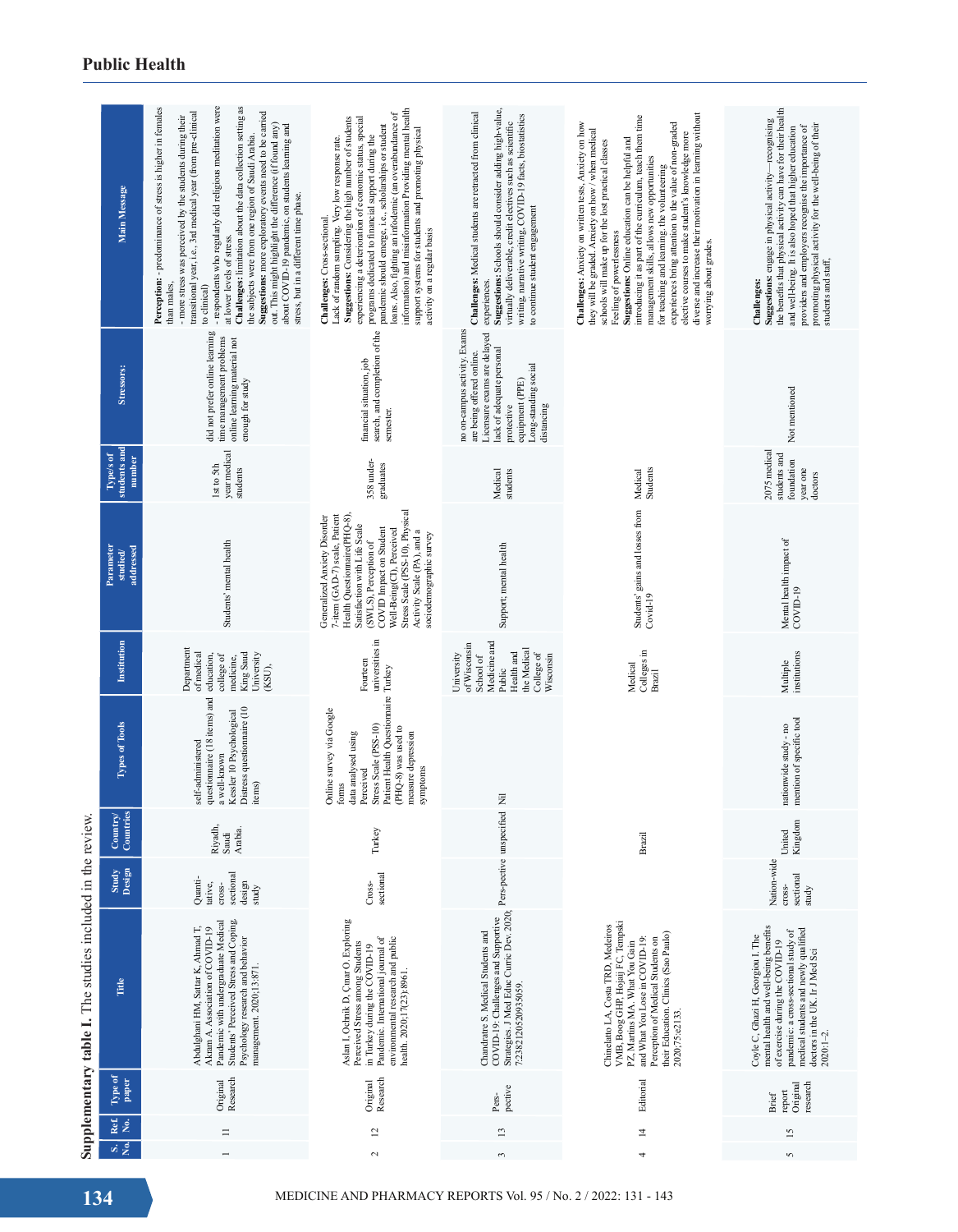| Main Message                          | E-exams are recommended to reduce students' potential<br>Suggestions: Robust exam platform and remote mock<br>Suspension of teaching and F2F interactions<br>Challenges: Single institution<br>stress                                                                                       | Suggestions: Developing strategies to respond positively<br>weak generalizability, and the inability to infer causality<br>to students' worries and fears and proactively help them<br>because of the nature of study design (cross-sectional).<br>to solve their problems and guide them in preparing a<br>Challenges: online sample with no random selection,<br>Academic staff advisers have imp role<br>plan for the future | psychological training programs including counselling<br>services and support systems should be conducted to help<br>the nursing students to overcome stressors during any<br>be available to the vulnerable intern-nursing students<br>to excel their pursuit for successful career. Moreover,<br>Suggestions: psychological first aid services should<br>Challenges: Smaller sample size<br>future outbreaks<br>Cross-sectional | Suggestions: Results of the current study can inform<br>university efforts to assess and address current levels<br>of stress, depression, and anxiety and guide program<br>development and implementation of mental health<br>Challenges: Online survey<br>No baseline data<br>Reporting bias<br>program |                                                                                                                                                                                                                                                                                | Mental health interventions and professionally trained<br>administrators need to consider proactive measures to<br>counsellors could help students address academic and<br>inancial concerns. Consider special needs of students<br>support the mental health and well-being of students.<br>Suggestions: college health service providers and<br>Challenges: |
|---------------------------------------|---------------------------------------------------------------------------------------------------------------------------------------------------------------------------------------------------------------------------------------------------------------------------------------------|---------------------------------------------------------------------------------------------------------------------------------------------------------------------------------------------------------------------------------------------------------------------------------------------------------------------------------------------------------------------------------------------------------------------------------|-----------------------------------------------------------------------------------------------------------------------------------------------------------------------------------------------------------------------------------------------------------------------------------------------------------------------------------------------------------------------------------------------------------------------------------|----------------------------------------------------------------------------------------------------------------------------------------------------------------------------------------------------------------------------------------------------------------------------------------------------------|--------------------------------------------------------------------------------------------------------------------------------------------------------------------------------------------------------------------------------------------------------------------------------|---------------------------------------------------------------------------------------------------------------------------------------------------------------------------------------------------------------------------------------------------------------------------------------------------------------------------------------------------------------|
| Stressors:                            | of questions navigation and<br>technical problems (exam<br>the exam duration, mode<br>platform and internet<br>connectivity)                                                                                                                                                                | Not mentioned                                                                                                                                                                                                                                                                                                                                                                                                                   | COVID-19 infection $(2.89 \pm$<br>clear guidelines for infection<br>0.39) and transmitting it to<br>their families $(2.72 \pm 0.62)$<br>availability of protective<br>possibility of getting<br>equipment, and<br>control                                                                                                                                                                                                         | performance pressure and<br>course clinical<br>requirements                                                                                                                                                                                                                                              | Not mentioned                                                                                                                                                                                                                                                                  | everyday difficulties<br>academic and                                                                                                                                                                                                                                                                                                                         |
| students and<br>Type/s of<br>number   | 1019 health<br>students<br>science                                                                                                                                                                                                                                                          | 416 under-<br>graduate<br>students                                                                                                                                                                                                                                                                                                                                                                                              | 150 intern<br>students<br>nursing                                                                                                                                                                                                                                                                                                                                                                                                 | 697 dental<br>students                                                                                                                                                                                                                                                                                   | 963 under-<br>graduate<br>students                                                                                                                                                                                                                                             | health majors<br>162 college<br>including<br>students                                                                                                                                                                                                                                                                                                         |
| Parameter<br>addressed<br>studied/    | Demographics, stress related to<br>Behavioural changes<br>Factors contributing<br>remote e-exams                                                                                                                                                                                            | Fear and intolerance of                                                                                                                                                                                                                                                                                                                                                                                                         | COVID-19 Staff Questionnaire<br>distress on the General Health<br>and rated their psychological<br>completed the Middle East<br>Respiratory Syndrome<br>Questionnaire.                                                                                                                                                                                                                                                            | Depression, Anxiety and Stress<br>Scale-21 Item questionnaire<br>assessed using the validated<br>psychological impact was<br>Arabic version of the                                                                                                                                                       | Rating Anxiety Scale (SAS). The<br>usage of adaptive (humanitarian<br>and seeking social support) and<br>students were assessed on the<br>maladaptive coping strategies<br>measured using Zung's Self-<br>psychological impact was<br>acceptance and mental<br>disengagement). | demographics, knowledge levels<br>anxiety, somatization, and stress)<br>information, behaviour changes,<br>difficulties, and mental health<br>and sources of COVID-19<br>measurements (depression,<br>academic and everyday                                                                                                                                   |
| Institution                           | University of<br>Science and<br>Technology<br>Jordan                                                                                                                                                                                                                                        |                                                                                                                                                                                                                                                                                                                                                                                                                                 | Alexandria<br>University<br>hospitals                                                                                                                                                                                                                                                                                                                                                                                             | universities<br>Different                                                                                                                                                                                                                                                                                | Taylor's                                                                                                                                                                                                                                                                       | University<br>Paterson<br>William                                                                                                                                                                                                                                                                                                                             |
| Types of Tools                        | changes related to remote<br>29 questions distributed<br>experience, and factors<br>as well as behavioural<br>contributing to stress<br>demographics, stress<br>via Google Forms<br>E-exams                                                                                                 | Four assessors in a constraint of the local University Features<br>(demographic, knowledge of Jouf University Incertainty)<br>Four section Questionnaire<br>of uncertainty)                                                                                                                                                                                                                                                     | Middle East Respiratory<br>rated their psychological<br>Staff Questionnaire and<br>Syndrome COVID-19<br>the General Health<br>Questionnaire.<br>distress on                                                                                                                                                                                                                                                                       | A cross-sectional analytical<br>study, using 2-stage cluster<br>of the Depression, Anxiety<br>and Stress Scale-21 Item<br>validated Arabic version<br>assessed using the<br>questionnaire<br>sampling                                                                                                    | measured using Zung's Self-university<br>Rating Anxiety Scale (SAS)<br>psychological impact was<br>Online survey                                                                                                                                                               | survey collected information<br>and sources of COVID-19<br>changes, academic and<br>information, behavior<br>everyday difficulties,<br>on demographics,<br>and mental health<br>knowledge levels<br>measurements                                                                                                                                              |
| Les<br>⋝<br>Countr<br>$_{\rm Comitr}$ | Jordan                                                                                                                                                                                                                                                                                      | Arabia<br>Saudi                                                                                                                                                                                                                                                                                                                                                                                                                 | Egypt                                                                                                                                                                                                                                                                                                                                                                                                                             | Arabia<br>Saudi                                                                                                                                                                                                                                                                                          | Malaysia                                                                                                                                                                                                                                                                       | United<br>States                                                                                                                                                                                                                                                                                                                                              |
| Design<br>Study                       | Cross                                                                                                                                                                                                                                                                                       | study using<br>electronic<br>question-<br>sectional<br>Cross-<br>naire                                                                                                                                                                                                                                                                                                                                                          | descriptive<br>sectional<br>Cross-<br>study                                                                                                                                                                                                                                                                                                                                                                                       | analytical<br>sectional<br>Cross-<br>study                                                                                                                                                                                                                                                               | sectionals<br>Online<br>survey<br>cross-                                                                                                                                                                                                                                       | sectional<br>survey<br>$Cross-$                                                                                                                                                                                                                                                                                                                               |
| Title                                 | pandemic: A cross-sectional study among sectional<br>KA. Stress and behavioral changes with<br>undergraduates of medical sciences. Ann<br>remote E-exams during the Covid-19<br>Elsalem L, Al-Azzam N, Jum'ah AA,<br>Obeidat N, Sindiani AM, Kheirallah<br>Med Surg (Lond) 2020;60:271-279. | (COVID-19) among university students.<br>Elsharkawy NB, Abdelaziz EM. Levels<br>Perspect Psychiatr Care 2020:10.1111/<br>of fear and uncertainty regarding<br>the spread of coronavirus disease<br>ppc.12698.                                                                                                                                                                                                                   | comprehensive survey. Nurse Educ Pract<br>Khonji LM. Mental strain and changes<br>Eweida RS, Rashwan ZI, Desoky GM,<br>ambience of COVID-19 pandemic: A<br>in psychological health hub among<br>intern-nursing students at pediatric<br>and medical-surgical units amid<br>2020;49:102915.                                                                                                                                        | coronavirus disease 2019 (COVID-19)<br>Vishwanathaiah S, Hakami A, Bokhari<br>AM, Jabali AH, Alasmari D, Aldress<br>nationwide study. J Dent Educ 2020.<br>AM. Psychological impact of the<br>pandemic on dental students: A<br>Hakami Z, Khanagar SB,                                                   | university students in Malaysia. Heliyon<br>Coping with COVID-19 and movement<br>Kamaludin K, Chinna K, Sundarasen<br>Baloch GM, Sukayt A, Hossain SFA.<br>control order (MCO): experiences of<br>S, Khoshaim HB, Nurunnabi M,<br>2020;6(11):e05339                            | Jersey, cross-sectional study. PLoS One<br>COVID-19 epidemic on mental health<br>Kecojevic A, Basch CH, Sullivan<br>of undergraduate students in New<br>M, Davi NK. The impact of the<br>2020;15:e0239696.                                                                                                                                                    |
| Type of<br>paper                      | research<br>Original                                                                                                                                                                                                                                                                        | research<br>Original                                                                                                                                                                                                                                                                                                                                                                                                            | Original<br>research                                                                                                                                                                                                                                                                                                                                                                                                              | Original<br>research                                                                                                                                                                                                                                                                                     | research<br>Original                                                                                                                                                                                                                                                           | Original<br>research                                                                                                                                                                                                                                                                                                                                          |
| Ref.<br>No.<br>si si                  | $\geq$<br>$\circ$                                                                                                                                                                                                                                                                           | $\overline{17}$<br>$\overline{ }$                                                                                                                                                                                                                                                                                                                                                                                               | $\overline{18}$<br>${}^{\circ}$                                                                                                                                                                                                                                                                                                                                                                                                   | $\overline{9}$<br>$\circ$                                                                                                                                                                                                                                                                                | $20\,$<br>$\approx$                                                                                                                                                                                                                                                            | $\overline{z}$<br>$\equiv$                                                                                                                                                                                                                                                                                                                                    |
|                                       |                                                                                                                                                                                                                                                                                             |                                                                                                                                                                                                                                                                                                                                                                                                                                 |                                                                                                                                                                                                                                                                                                                                                                                                                                   |                                                                                                                                                                                                                                                                                                          |                                                                                                                                                                                                                                                                                |                                                                                                                                                                                                                                                                                                                                                               |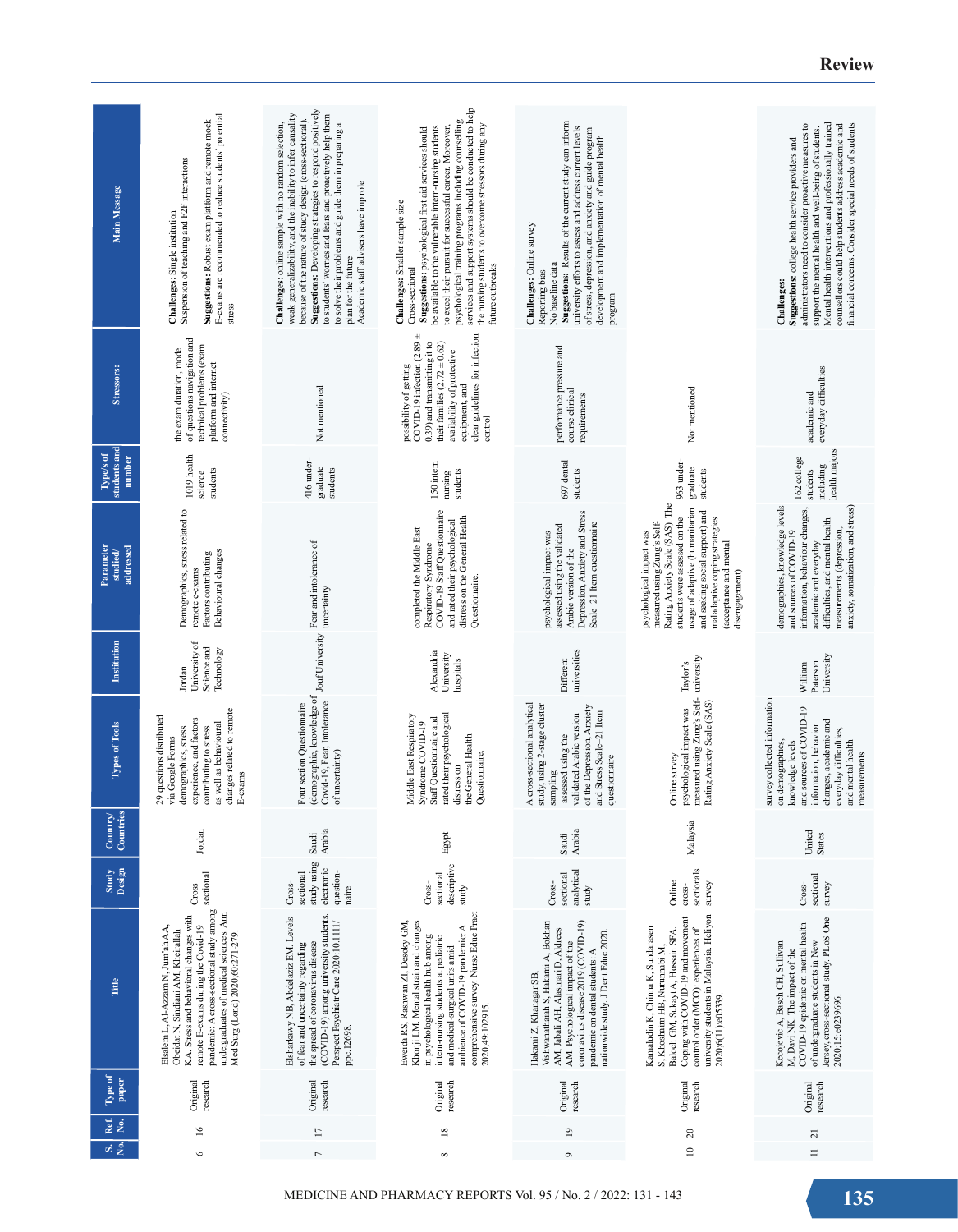| Main Message                        | health administration, and the government should support<br>Suggestions: national and state ophthalmology societies,<br>not only those in the frontline of the management of<br>the mental health of all the health care workers, and<br>COVID-19 infection<br>Challenges: | Suggestions: family and psychological support during and<br>Challenges: not able to estimate an interpretable change<br>of cohort enrollees did not participate in the COVID-19<br>of distress from baseline to the outbreak. around 30%<br>after these unprecedented time<br>Perception:<br>survey | Small numbers, Self-report, Did not exclude students with<br>screening procedures to identify students who are at high<br>risk of developing mental health problems, and effective<br>prevent, identify, and deal with mental health problems<br>among students during large-scale stressors. Effective<br>Suggestions: universities need to take measures to<br>Challenges: Cross-sectional<br>previous mental illness<br>interventions | Challenges: one region<br><b>Suggestions:</b>                                                                                                                                                                        | and starts taking longer-term toll on the coping strategies<br>Suggestions: a follow-up study as the epidemic evolves<br>Managing doctors mental health and psychosocial well-<br>Challenges: Self-report, Study only done at start of the<br>being during this time of Covid-19 is as important as<br>managing physical health<br>pandemic | Suggestions: effective plan to safeguard the mental health<br>medical educators in addressing and mitigating the rise in<br>of this already vulnerable population of undergraduate<br>Challenges: Possible response bias; No students were<br>medical students is crucial. findings would help the<br>mental health disorders<br>COVID positive |
|-------------------------------------|----------------------------------------------------------------------------------------------------------------------------------------------------------------------------------------------------------------------------------------------------------------------------|-----------------------------------------------------------------------------------------------------------------------------------------------------------------------------------------------------------------------------------------------------------------------------------------------------|------------------------------------------------------------------------------------------------------------------------------------------------------------------------------------------------------------------------------------------------------------------------------------------------------------------------------------------------------------------------------------------------------------------------------------------|----------------------------------------------------------------------------------------------------------------------------------------------------------------------------------------------------------------------|---------------------------------------------------------------------------------------------------------------------------------------------------------------------------------------------------------------------------------------------------------------------------------------------------------------------------------------------|-------------------------------------------------------------------------------------------------------------------------------------------------------------------------------------------------------------------------------------------------------------------------------------------------------------------------------------------------|
| Stressors:                          | concern about ability to meet<br>status, practicing status, type<br>of service, concern about<br>predictors for depression<br>were age, gender, marital<br>setbacks in training, and<br>expenses                                                                           |                                                                                                                                                                                                                                                                                                     | felt upset due to the disease<br>expressed that this situation<br>separated from their lovers<br>them to be quarantined at<br>disrupted schedule of the<br>made their life generally<br>(COVID-19), which led<br>entrance exam<br>postgraduate<br>home, and<br>boring                                                                                                                                                                    | more likely to feel depressed<br>COVID-19 symptoms were<br>Students with lower GPA<br>and prior experience of                                                                                                        | Not mentioned                                                                                                                                                                                                                                                                                                                               | academics (COVID-19-AA<br>(academic apprehensions))<br>(COVID-19-GA (general<br>self and family/friends<br>apprehensions)                                                                                                                                                                                                                       |
| students and<br>Type/s of<br>number | ophthalmo-<br>logists<br>2,355                                                                                                                                                                                                                                             | professional<br>1442 health<br>students                                                                                                                                                                                                                                                             | students                                                                                                                                                                                                                                                                                                                                                                                                                                 | Students<br>Medical                                                                                                                                                                                                  | and junior<br>83 under-<br>graduate<br>students<br>medical<br>doctors                                                                                                                                                                                                                                                                       | 217 undergr-<br>medical<br>aduates                                                                                                                                                                                                                                                                                                              |
| addressed<br>Parameter<br>studied/  | Demographics, economic and<br>other impact, psychological<br>distress                                                                                                                                                                                                      | childhood adversity, stressful life<br>family functioning. associations<br>events, internet addiction, and<br>Participants were assessed for<br>of the above exposures with<br>subsequent psychological<br>distress and ASR                                                                         | contained questions from Patient 217 medical<br>Tongji Medical WeChat-based survey program<br>Health Questiomaire-9 (PHQ-<br>9) and Generalized Anxiety<br>Questionnaire Star, which<br>Disorder-7 (GAD-7                                                                                                                                                                                                                                | Depression; anxiety                                                                                                                                                                                                  | Participant's anxieties related to<br>the pandemic, validated tool for<br>depression symptoms (GAD-7<br>the assessment of anxiety and<br>and PHQ-9)                                                                                                                                                                                         | COVID-19 parameters<br>Sleep quality<br>Depression<br>Anxiety<br>Stress                                                                                                                                                                                                                                                                         |
| Institution                         | Online survey<br>all over the<br>country                                                                                                                                                                                                                                   | University<br>Sichuan                                                                                                                                                                                                                                                                               | University of<br>Science and<br>Technology<br>Huazhong<br>College,                                                                                                                                                                                                                                                                                                                                                                       | of Medical<br>University<br>Sciences<br>(TUMS)<br>Tehran                                                                                                                                                             | Banaras Hindu<br>Institute of<br>University<br>Sciences,<br>Medical                                                                                                                                                                                                                                                                         | Chennai, India<br>Medical<br>College,                                                                                                                                                                                                                                                                                                           |
| <b>Types of Tools</b>               | Psychological distress was<br>assessed using the Patient<br>Health Questionnaire-9<br>Online survey<br>(PHQ-9)                                                                                                                                                             |                                                                                                                                                                                                                                                                                                     | program Questionnaire Star,<br>The WeChat-based survey<br>Questionnaire-9 (PHQ-9)<br>contained questions<br>from Patient Health<br>Anxiety Disorder-7<br>and Generalized<br>(GAD-7),<br>which                                                                                                                                                                                                                                            | Anxiety Inventory (BAI)<br>online survey of Beck<br>and Beck Depression<br>Inventory (BDI)<br>questionnaires                                                                                                         | and depression symptoms<br>assessment of anxiety<br>validated tool for the<br>online questionnaire<br>(GAD-7 and PHQ-9,                                                                                                                                                                                                                     | impact of COVID-19 related<br>Index to assess sleep quality<br>2) Pittsburgh Sleep Quality<br>questionnaire to assess the<br>1) Depression Anxiety<br>3) a self-administered<br>Stress Scale 21 Items<br>(DASS21)<br>stressors                                                                                                                  |
| Countries<br>Country                | India                                                                                                                                                                                                                                                                      | China                                                                                                                                                                                                                                                                                               | China                                                                                                                                                                                                                                                                                                                                                                                                                                    | Iran                                                                                                                                                                                                                 | India                                                                                                                                                                                                                                                                                                                                       | India                                                                                                                                                                                                                                                                                                                                           |
| Study<br>Design                     | sectional<br>Online<br>survey<br>cross-                                                                                                                                                                                                                                    | Prospective<br>cohort<br>study                                                                                                                                                                                                                                                                      | sectional<br>Cross-                                                                                                                                                                                                                                                                                                                                                                                                                      | Quantitative<br>Sectional;<br>Cross                                                                                                                                                                                  | sectional<br>online<br>survey<br>Cross-                                                                                                                                                                                                                                                                                                     | longitudinal<br>Prospective                                                                                                                                                                                                                                                                                                                     |
| Title                               | indian J Ophthalmol 2020; 68: 994-998.<br>practising ophthalmologists in India.<br>Psychological impact of COVID-19<br>on ophthalmologists-in-training and<br>Khanna RC, Honavar SG, Metla<br>AL, Bhattacharya A, Maulik PK                                                | Zhang W. Psychological distress among<br>health professional students during the<br>Li Y, Wang Y, Jiang J, Valdimarsdóttir<br>UA, Fall K, Fang F, Song H, Lu D,<br>COVID-19 outbreak. Psychol Med<br>2020:1-3.                                                                                      | Zheng C, Wang J. Online Mental Health<br>During the COVID-19 Outbreak. Front<br>Survey in a Medical College in China<br>Psychiatry 2020;11:459. Erratum in:<br>.iu J, Zhu Q, Fan W, Makamure J,<br>Front Psychiatry 2020;11:845                                                                                                                                                                                                          | Anxiety among Iranian Medical Students<br>R, Shahmansouri N. Depression and<br>during COVID-19 Pandemic. Iran J<br>Aghajani F, Khonji MS, Aghajani<br>Nakhostin-Ansari A, Sherafati A,<br>Psychiatry 2020;15:228-235 | Pandey U, Corbett G, Mohan S, Reagu S,<br>in Junior Doctors and Medical Students<br>Kumar S, Farrell T, Lindow S. Anxiety,<br>Pandemic: A Cross-Sectional Survey. J<br>Depression and Behavioural Changes<br>Associated with the Coronavirus<br>Obstet Gynaecol India 2020:1-5.                                                             | Saraswathi I, Saikarthik J, Senthil Kumar<br>M, Gunapriya R. Impact of COVID-19<br>of undergraduate medical students in a<br>COVID-19 treating medical college: a<br>prospective longitudinal study. Peer J<br>K, Madhan Srinivasan K, Ardhanaari<br>outbreak on the mental health status<br>2020;8:e10164.                                     |
| Type of<br>paper                    | Original<br>research                                                                                                                                                                                                                                                       | research<br>Original                                                                                                                                                                                                                                                                                | Original<br>research                                                                                                                                                                                                                                                                                                                                                                                                                     | Original<br>Article                                                                                                                                                                                                  | Original<br>research                                                                                                                                                                                                                                                                                                                        | research<br>Original                                                                                                                                                                                                                                                                                                                            |
| Ref.<br>No.<br>نو نه                | 22<br>12                                                                                                                                                                                                                                                                   | 23<br>$\overline{13}$                                                                                                                                                                                                                                                                               | $\overline{24}$<br>$\overline{4}$                                                                                                                                                                                                                                                                                                                                                                                                        | 25<br>51                                                                                                                                                                                                             | $^{26}$<br>$\overline{16}$                                                                                                                                                                                                                                                                                                                  | 27<br>$\overline{1}$                                                                                                                                                                                                                                                                                                                            |
| 136                                 | MEDICINE AND PHARMACY REPORTS Vol. 95 / No. 2 / 2022: 131 - 143                                                                                                                                                                                                            |                                                                                                                                                                                                                                                                                                     |                                                                                                                                                                                                                                                                                                                                                                                                                                          |                                                                                                                                                                                                                      |                                                                                                                                                                                                                                                                                                                                             |                                                                                                                                                                                                                                                                                                                                                 |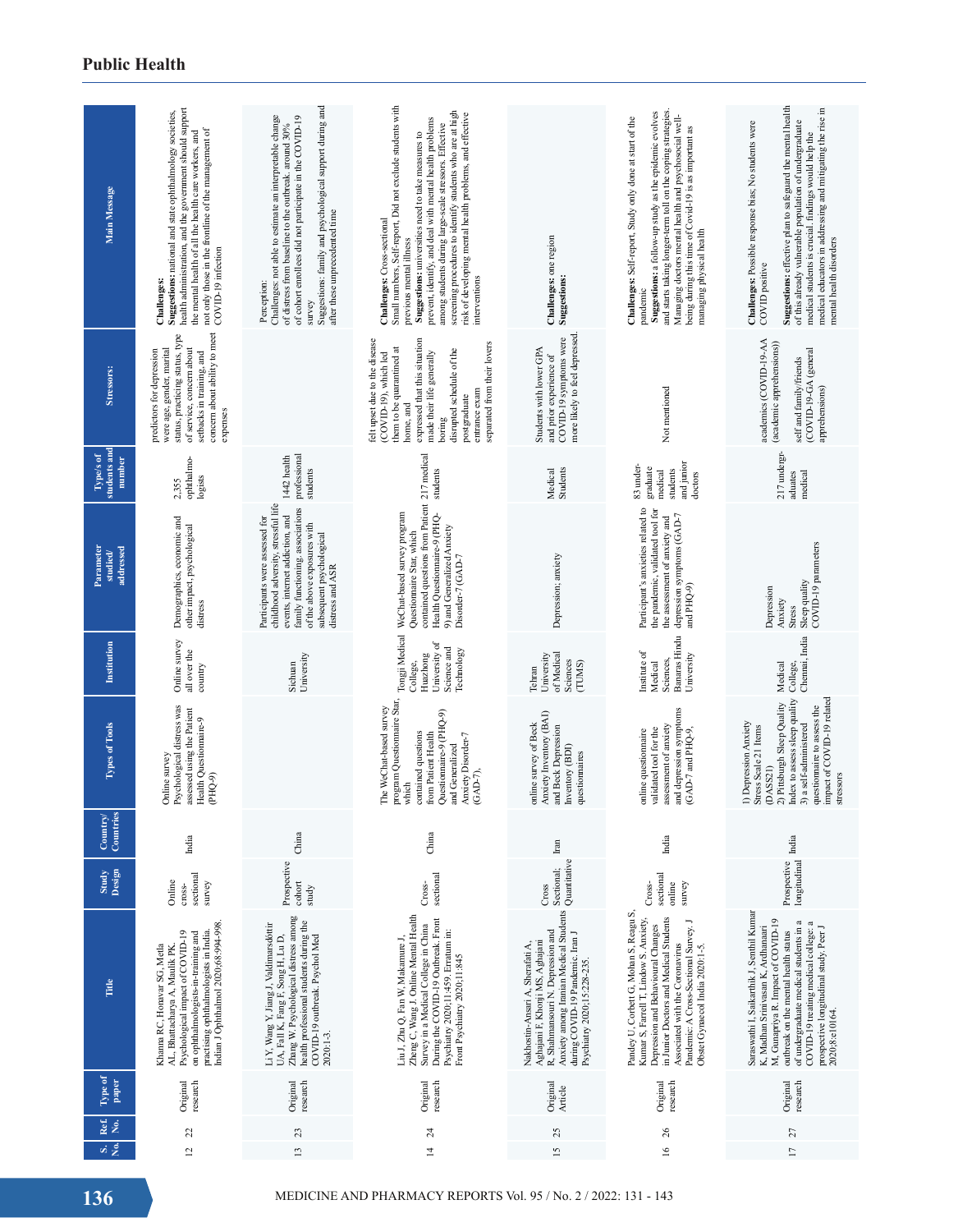| Main Message                                                       | Suggestions: Frequent web-based workshops that include<br>insight, guidance, online counselling, scheduled activity,<br>the beginning of the spread of COVID-19 students may<br>have been more anxious and psychologically distressed<br>Challenges: sampling bias, one university, conducted<br>before May 2020, the results may have been different,<br>and coping mechanisms for COVID-19 are highly<br>recommended.<br>as at | other studies, PHQ-9 is useful only for screening purposes<br>among women and on medical students relating financial<br>convergent and discriminant validity of the GAD-7 with<br>Perception: higher prevalence of moderated and severe<br>low positive predictive value, limitation concerning age<br>for "current major depressive episode" as a result of its<br>Challenges: cannot explain the heterogeneity between<br>students during COVID-19 pandemic, significantly<br>respect to other criteria (e.g., behavioral, biological,<br>Suggestions: Future studies should investigate the<br>anxiety and depression symptoms among medical<br>information-processing) that are relevant to the<br>impairment related to COVID-19 epidemic.<br>psychopathology of GAD.<br>sampling | Suggestions: resilience-building be incorporated into<br>Anonymity of respondents and difficulties in drawing<br>the nursing curriculum. students should get updated<br>medical news as part of their curriculum<br>Challenges: One institution<br>information regarding<br>causality | Suggestions: maximum schedule stabilization during the<br>lockdown. Special consideration for students who were<br>parents. Online teaching workshops for faculty.<br>Challenges: self-report measures | Challenges: Low response rate less than 10% of those<br>Suggestions: further studies are recommended to be<br>conducted in the late stages of the crisis and after the<br>COVID-19 outbreak<br>contacted                                    | are needed to be generated quickly and required to rapidly<br>Suggestions: Alternative solutions such as using distance<br>technology and social media platforms for consultation<br>become as productive as face-to face interaction during<br>this unexpected crisis<br>Challenges: |
|--------------------------------------------------------------------|----------------------------------------------------------------------------------------------------------------------------------------------------------------------------------------------------------------------------------------------------------------------------------------------------------------------------------------------------------------------------------------------------------------------------------|----------------------------------------------------------------------------------------------------------------------------------------------------------------------------------------------------------------------------------------------------------------------------------------------------------------------------------------------------------------------------------------------------------------------------------------------------------------------------------------------------------------------------------------------------------------------------------------------------------------------------------------------------------------------------------------------------------------------------------------------------------------------------------------|---------------------------------------------------------------------------------------------------------------------------------------------------------------------------------------------------------------------------------------------------------------------------------------|--------------------------------------------------------------------------------------------------------------------------------------------------------------------------------------------------------|---------------------------------------------------------------------------------------------------------------------------------------------------------------------------------------------------------------------------------------------|---------------------------------------------------------------------------------------------------------------------------------------------------------------------------------------------------------------------------------------------------------------------------------------|
| Stressors:                                                         | 433 students Not mentioned                                                                                                                                                                                                                                                                                                                                                                                                       | afraid of become infected by<br>social distancing affecting<br>COVID-19<br>finances                                                                                                                                                                                                                                                                                                                                                                                                                                                                                                                                                                                                                                                                                                    | Covid-19 information by gov<br>1) Delay in dissemination of<br>2) Distance learning 3)                                                                                                                                                                                                | Gender, lack of PPE, and fear<br>of infection                                                                                                                                                          | applied to a hospital after the<br>diseases in their parents or<br>b) those who had chronic<br>a) anxiety among female<br>COVID-19 outbreak and<br>midwifery students who<br>relatives                                                      |                                                                                                                                                                                                                                                                                       |
| students and<br>Type/s of<br>number                                |                                                                                                                                                                                                                                                                                                                                                                                                                                  | years old<br>above 18<br>Medical<br>students                                                                                                                                                                                                                                                                                                                                                                                                                                                                                                                                                                                                                                                                                                                                           | 244 nursing<br>students                                                                                                                                                                                                                                                               | 244 nursing<br>students                                                                                                                                                                                | 972 female<br>midwifery<br>students                                                                                                                                                                                                         | Not specified Nil                                                                                                                                                                                                                                                                     |
| Parameter<br>addressed<br>$\ensuremath{\mathbf{studied}}\xspace /$ | Demographic scale, COVID-19<br>knowledge, anxiety, fear, and<br>psychological distress scales                                                                                                                                                                                                                                                                                                                                    | Educacional do epidemiological, educational and<br>anxiety and depression;<br>social factors related                                                                                                                                                                                                                                                                                                                                                                                                                                                                                                                                                                                                                                                                                   | Levels of anxiety and ways of<br>coping                                                                                                                                                                                                                                               | COPE for coping behaviour<br>Anxiety using GAD-7                                                                                                                                                       | Knowledge about COVID<br>Beck anxiety inventory<br>Demographics                                                                                                                                                                             | Training faculty; educational &<br>emotional support;                                                                                                                                                                                                                                 |
| Institution                                                        | University of<br>Sharjah                                                                                                                                                                                                                                                                                                                                                                                                         | Medical school<br>Assis (FEMA)<br>Município de<br>of Fundação                                                                                                                                                                                                                                                                                                                                                                                                                                                                                                                                                                                                                                                                                                                          | Academic<br>Ashkelon<br>College                                                                                                                                                                                                                                                       | District, Israel<br>Academic<br>Ashkelon<br>Southern<br>College,                                                                                                                                       | institutions<br>Multiple                                                                                                                                                                                                                    | of Medical<br>University<br>Sciences<br>Shiraz                                                                                                                                                                                                                                        |
| Types of Tools                                                     | Psychological Distress Scale<br>results were measured using<br>4) Fear of Covid-19 Scale<br>3) C0ronavirus Anxiety<br>1) Sociodemographic<br>$2)$ Knowledge about<br>the following scales:<br>Web-based survey<br>5) The Kessler<br>$Covid-19$<br>Scale                                                                                                                                                                          | depression questionnaires.<br>questionnaires regarding<br>social and demographic<br>anxiety and PHQ-9 for<br>status and GAD-7 for                                                                                                                                                                                                                                                                                                                                                                                                                                                                                                                                                                                                                                                      | Descriptive essay via<br>questionnaire                                                                                                                                                                                                                                                | questionnaire was conducted<br>for moderate and of 15 for<br>with a cut-off point of 10<br>Disorder 7-Item Scale<br>using Google Forms<br>Generalized Anxiety<br>severe anxiety                        | Cross-sectional, online form<br>b) Beck Anxiety Inventory<br>a) Questionnaire                                                                                                                                                               | Ē                                                                                                                                                                                                                                                                                     |
| ಿ<br>Country<br>Countrie                                           | Emirates<br>United<br>Arab                                                                                                                                                                                                                                                                                                                                                                                                       | <b>Brazil</b>                                                                                                                                                                                                                                                                                                                                                                                                                                                                                                                                                                                                                                                                                                                                                                          | Israel                                                                                                                                                                                                                                                                                | Israel                                                                                                                                                                                                 | Turkey                                                                                                                                                                                                                                      | Inn                                                                                                                                                                                                                                                                                   |
| Design<br>Study                                                    | web-based<br>sectional<br>survey<br>Cross-                                                                                                                                                                                                                                                                                                                                                                                       | Quantitative<br>Sectional;<br>Cross                                                                                                                                                                                                                                                                                                                                                                                                                                                                                                                                                                                                                                                                                                                                                    | and 5 weeks<br>Completed<br>conducted<br>lockdown<br>2 surveys<br>the initial<br>during<br>later                                                                                                                                                                                      | sectional<br>Cross-<br>study                                                                                                                                                                           | sectional<br>Online<br>$\mathrm{cross-}$                                                                                                                                                                                                    | Reflection                                                                                                                                                                                                                                                                            |
| Title                                                              | COVID-19 Among University Students<br>Fear, and Psychological Distress About<br>Saravanan C, Mahmoud I, Elshami<br>W, Taha MH. Knowledge, Anxiety,<br>in the United Arab Emirates. Front<br>Psychiatry 2020;11:582189.                                                                                                                                                                                                           | [internet]. [cited 2021 Mar 25]. Available<br>from: https://www.medrxiv.org/content/1<br>Mental Health Of Medical Students: A<br>And PHQ-9 Questiomaires. MedRxiv<br>CI. Impact Of Covid-19 Pandemic On<br>Sartorão Filho CI, Rodrigues WC, de<br>Castro RB, Marçal AA, Pavelqueires<br>Cross-Sectional Study Using GAD-7<br>S, Takano L, de Oliveira WL, Neto<br>0.1101/2020.06.24.20138925v1                                                                                                                                                                                                                                                                                                                                                                                         | Savitsky B, Findling Y, Ereli A, Hendel<br>COVID-19-Related Lockdown. Nurse<br>T. Nursing Students in Crisis Mode:<br>Fluctuations in Anxiety During the<br>Educ 2020.                                                                                                                | Savitsky B, Findling Y, Ereli A, Hendel<br>covid-19 pandemic. Nurse Educ Pract<br>among nursing students during the<br>T. Anxiety and coping strategies<br>2020;46:102809.                             | midwifery students during the outbreak:<br>knowledge levels and anxiety states of<br>Perspect Psychiatr Care 2021;57:246-<br>A cross-sectional web-based survey.<br>relationship between COVID-19<br>Sögüt S, Dolu İ, Cangöl E. The<br>252. | students during the COVID-19 outbreak.<br>Tabari P, Amini M. Educational and<br>psychological support for medical<br>Med Educ 2021;55:125-127                                                                                                                                         |
| Type of<br>paper                                                   | Original<br>research                                                                                                                                                                                                                                                                                                                                                                                                             | Original<br>article                                                                                                                                                                                                                                                                                                                                                                                                                                                                                                                                                                                                                                                                                                                                                                    | Original<br>research                                                                                                                                                                                                                                                                  | Original<br>research                                                                                                                                                                                   | Original<br>research                                                                                                                                                                                                                        | Reflection                                                                                                                                                                                                                                                                            |
| Ref.<br>No.                                                        | 28                                                                                                                                                                                                                                                                                                                                                                                                                               | $^{29}$                                                                                                                                                                                                                                                                                                                                                                                                                                                                                                                                                                                                                                                                                                                                                                                | $\approx$                                                                                                                                                                                                                                                                             | $\overline{31}$                                                                                                                                                                                        | $\mathfrak{L}$                                                                                                                                                                                                                              | 33                                                                                                                                                                                                                                                                                    |
| vi s                                                               | $\overline{8}$                                                                                                                                                                                                                                                                                                                                                                                                                   | $\overline{9}$                                                                                                                                                                                                                                                                                                                                                                                                                                                                                                                                                                                                                                                                                                                                                                         | $\approx$                                                                                                                                                                                                                                                                             | $\overline{z}$                                                                                                                                                                                         | $\mathfrak{A}$                                                                                                                                                                                                                              | 23                                                                                                                                                                                                                                                                                    |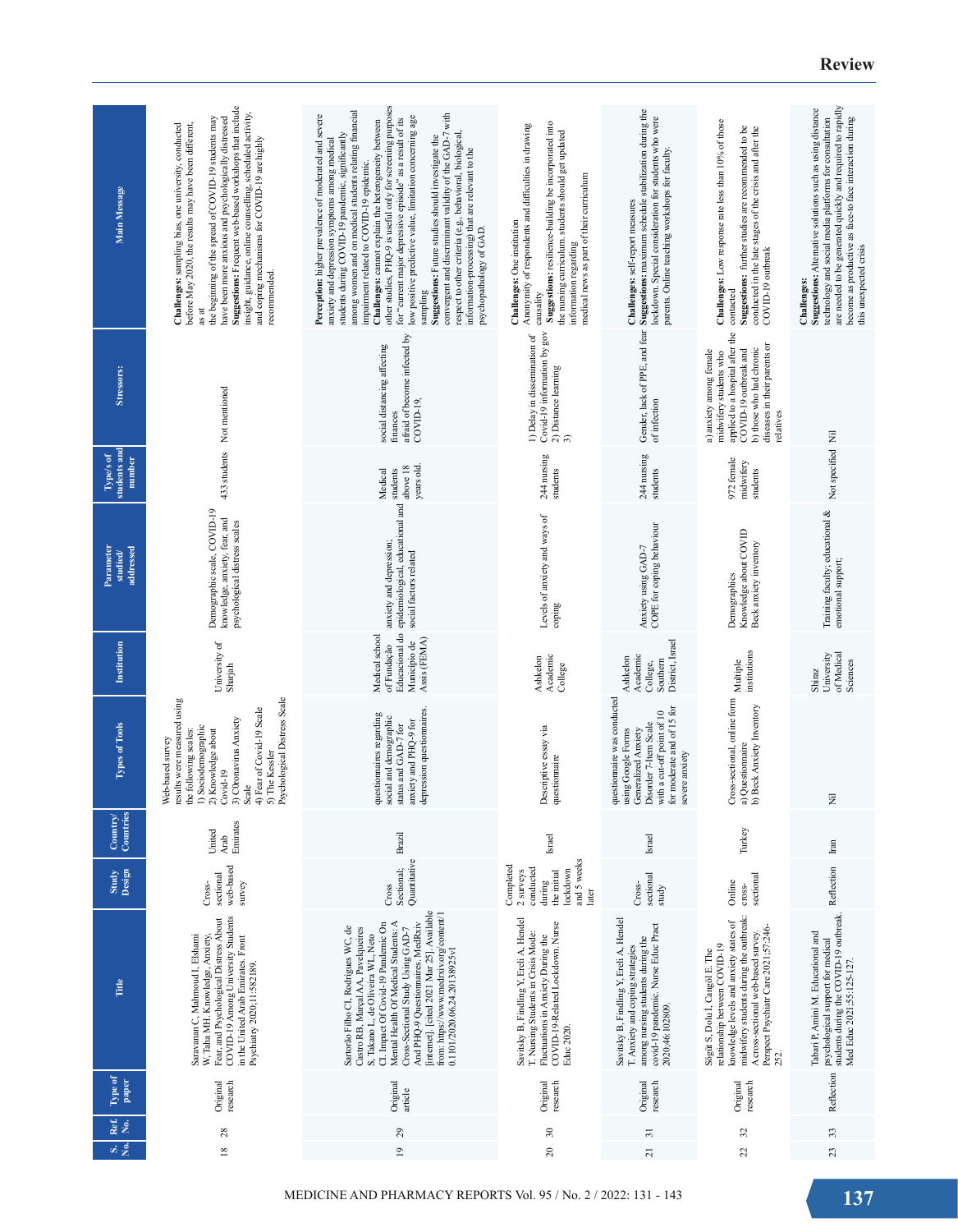| Main Message                                                           | Suggestions: family and psychological support during<br>around 30% of cohort enrollees did not participate in<br>Challenges: not able to estimate an interpretable<br>change of distress from baseline to the outbreak.<br>and after these unprecedented time<br>the COVID-19 survey | Suggestions: Stress management should be provided<br>particularly if or when the training is accelerated, and<br>for high-risk healthcare trainees during the outbreak,<br>trainees join the front lines of the workforce.<br>Confounding variables, Single location<br>Low response rates among residents<br>Challenges: Cross-sectional | Suggestions: incorporating pandemic preparedness<br>education within health education, including mental<br>Self-rating, Evolving knowledge of the pandemic<br>Challenges: Specific population<br>health elements                                                                                                                                                                  | related to the novel coronavirus pneumonia to reduce<br>improve their learning attitudes and establish positive<br>with certain features, such as intern students, clinical<br>stress and strongly focus on the special populations<br>Suggestions: increase the level of our knowledge<br>nursing students, and low-income families, to<br>Challenges: Self-administered<br>professional mental outlooks | Suggestions: Schools should consider inclusion of<br>mitigate effects of distress and to build resilience<br>pandemic preparedness in curriculum in order to<br>Challenges: |  |  |
|------------------------------------------------------------------------|--------------------------------------------------------------------------------------------------------------------------------------------------------------------------------------------------------------------------------------------------------------------------------------|-------------------------------------------------------------------------------------------------------------------------------------------------------------------------------------------------------------------------------------------------------------------------------------------------------------------------------------------|-----------------------------------------------------------------------------------------------------------------------------------------------------------------------------------------------------------------------------------------------------------------------------------------------------------------------------------------------------------------------------------|-----------------------------------------------------------------------------------------------------------------------------------------------------------------------------------------------------------------------------------------------------------------------------------------------------------------------------------------------------------------------------------------------------------|-----------------------------------------------------------------------------------------------------------------------------------------------------------------------------|--|--|
| <b>Stressors:</b>                                                      | equipment was stated as<br>affect their future career<br>2) If they were to work<br>choice; among them<br>during the outbreak,<br>3) pandemic would<br>personal protective<br>1) concerned about<br>having COVID-19<br>most important                                                | workload and financial<br>having active clinical<br>Academic pressures,<br>burden<br>duties,                                                                                                                                                                                                                                              | proximity to the pandemic's<br>social distancing due to lack<br>epicentre would be more<br>anxiety-provoking<br>of normal social<br>activities                                                                                                                                                                                                                                    | with the novel coronavirus,<br>students, and status of the<br>family income, major of<br>familiarity<br>student<br>intern                                                                                                                                                                                                                                                                                 | 'pandemic preparation'<br>without appropriate                                                                                                                               |  |  |
| students and<br>Type/s of<br>number                                    | professional<br>1442 health<br>students                                                                                                                                                                                                                                              | healthcare<br>trainees<br>4184                                                                                                                                                                                                                                                                                                            | public health<br>933 medical<br>students<br>studying                                                                                                                                                                                                                                                                                                                              | 31 provinces<br>non-medical<br>students in<br>and 1,177<br>students<br>medical<br>2,498                                                                                                                                                                                                                                                                                                                   | Medical<br>students                                                                                                                                                         |  |  |
| <b>Parameter</b><br>addressed<br>studied                               | psychological distress and ASR<br>life events, internet addiction,<br>Participants were assessed for<br>childhood adversity, stressful<br>exposures with subsequent<br>associations of the above<br>and family functioning.                                                          | Kessler 6- item Psychological<br>Distress Scale and the Impact<br>acute stress reaction (ASR)<br>psychological distress and<br>were assessed using the<br>of Event Scale-Revised<br>COVID-19-related                                                                                                                                      | Patient Generalized Anxiety<br>Questionnaire-9 to measure<br>Student demographics<br>Disorder-7and Health<br>anxiety disorders and<br>depression                                                                                                                                                                                                                                  | characteristics, and knowledge<br>influencing factors of stress<br>Stress Scales (CPSS) under<br>a self-design questionnaire.<br>Stress was measured using<br>of the novel coronavirus<br>Sociodemographic, major<br>identified as potential<br>the Chinese Perceived<br>pneumonia were also                                                                                                              | Students' potential role during<br>Challenges faced by medical<br>a pandemic<br>students;                                                                                   |  |  |
| Institution                                                            | University<br>Sichuan                                                                                                                                                                                                                                                                | University<br>Sichuan                                                                                                                                                                                                                                                                                                                     | Anhui Medical<br>University and<br>University<br>Medical<br>Capital                                                                                                                                                                                                                                                                                                               | universities                                                                                                                                                                                                                                                                                                                                                                                              | University<br>School of<br>Medicine,<br>College<br>Dublin,<br>Dublin,<br>Ireland                                                                                            |  |  |
| <b>Types of Tools</b>                                                  | acute stress reaction (ASR)<br>using the Impact of Event<br>using the Kessler 6-item<br>evaluated psychological<br>Psychological Distress<br>Scale-Revised (IES-R)<br>Scale (K6) and<br>distress                                                                                     | Cross sectional via WeChat<br>assessed using the Chinese<br>Psychological distress was<br>Psychological Distress<br>version of the Kessler<br>Scale (K6)                                                                                                                                                                                  | and Health Questionnaire-9<br>disorders and depression<br>Patient Generalized<br>Anxiety Disorder-7<br>to measure anxiety                                                                                                                                                                                                                                                         | Scales (CPSS) under a self-<br>Multiple<br>Chinese Perceived Stress<br>design questionnaire                                                                                                                                                                                                                                                                                                               | Ē                                                                                                                                                                           |  |  |
| $\geq$<br>Count<br>$_{\rm Comnt}$                                      | China                                                                                                                                                                                                                                                                                | China                                                                                                                                                                                                                                                                                                                                     | China                                                                                                                                                                                                                                                                                                                                                                             | China                                                                                                                                                                                                                                                                                                                                                                                                     | Ireland                                                                                                                                                                     |  |  |
| Study<br>Design                                                        | Prospective<br>$\mathop{\rm cofor}\nolimits$<br>study                                                                                                                                                                                                                                | sectional<br>study                                                                                                                                                                                                                                                                                                                        | nation-wide<br>survey of<br>sectional<br>students<br>college<br>cross-                                                                                                                                                                                                                                                                                                            | sectional,<br>stratified<br>survey-<br>region-<br>based,<br>cross-<br>study                                                                                                                                                                                                                                                                                                                               |                                                                                                                                                                             |  |  |
| Title                                                                  | Wang Y, Li Y, Jiang J, Valdimarsdóttir<br>UA, Fall K, Fang F, Song H, Lu D,<br>among health professional students<br>Zhang W. Psychological distress<br>during the COVID-19 outbreak.<br>Psychol Med 2020:1-3.                                                                       | outbreak-related psychological distress Cross-<br>sectional study in China. BMJ Open<br>among healthcare trainees: a cross-<br>Wang Y, Li Y, Jiang J, Feng Y, Lu<br>D, Zhang W, Song H. COVID-19<br>2020;10:e041671.                                                                                                                      | Health 2020;17:5047. Erratum in: Int J<br>Disorder, Depression, and Behavioral<br>Environ Res Public Health 2020;18:<br>SH, Hu Y. Social Distancing among<br>Activities. Int J Environ Res Public<br>China: Disease Awareness, Anxiety<br>F, Wu X, Yu Y, Meng H, Vermund<br>Medical Students during the 2019<br>Coronavirus Disease Pandemic in<br>Xiao H, Shu W, Li M, Li Z, Tao | Its Influencing Factors. Front Psychol<br>Students' Psychological Stress and<br>S, Gao Y, Yu H, Zhong Y, Zhan C.<br>Pneumonia Pandemic on Medical<br>Ye W, Ye X, Liu Y, Liu Q, Vafaei<br>Effect of the Novel Coronavirus<br>2020;11:548506.                                                                                                                                                               | need for pandemic preparedness. J Med Essay<br>Medical students and COVID-19: the<br>O'Byme L, Gavin B, McNicholas F.<br>Ethics 2020;46:623-626.                            |  |  |
| Type of<br>paper                                                       | research<br>Original                                                                                                                                                                                                                                                                 | Original<br>research                                                                                                                                                                                                                                                                                                                      | Original<br>research                                                                                                                                                                                                                                                                                                                                                              | Original<br>research                                                                                                                                                                                                                                                                                                                                                                                      | Student<br>Essay                                                                                                                                                            |  |  |
| Ref.<br>No.<br>$\overline{\text{a}^{\text{c}}$                         | 34<br>$^{24}$                                                                                                                                                                                                                                                                        | 35<br>25                                                                                                                                                                                                                                                                                                                                  | 36<br>26                                                                                                                                                                                                                                                                                                                                                                          | 57<br>27                                                                                                                                                                                                                                                                                                                                                                                                  | 38<br>28                                                                                                                                                                    |  |  |
| 138<br>MEDICINE AND PHARMACY REPORTS Vol. 95 / No. 2 / 2022: 131 - 143 |                                                                                                                                                                                                                                                                                      |                                                                                                                                                                                                                                                                                                                                           |                                                                                                                                                                                                                                                                                                                                                                                   |                                                                                                                                                                                                                                                                                                                                                                                                           |                                                                                                                                                                             |  |  |

## **Public Health**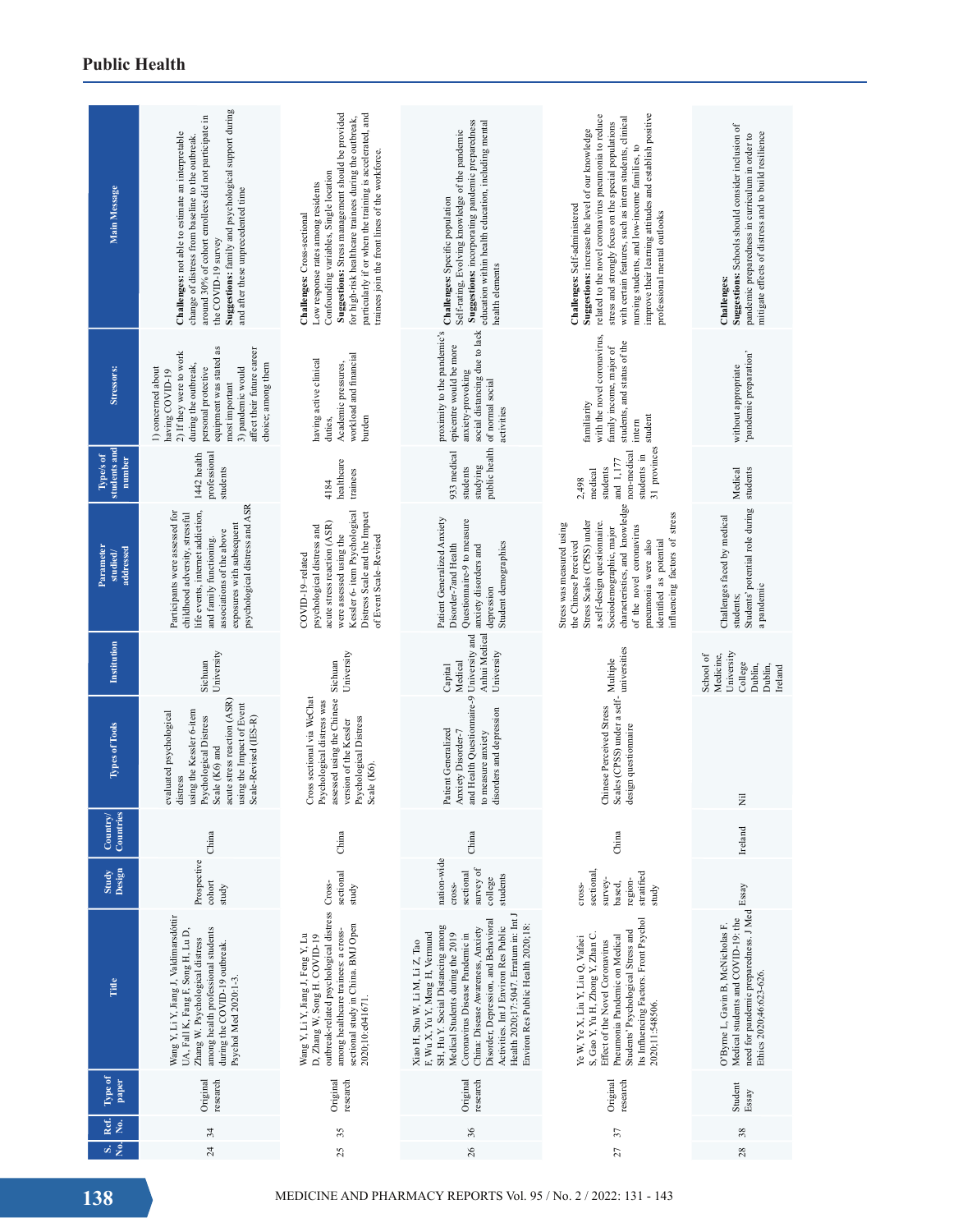| Main Message                        | adopt healthy lifestyle. engage their students in several<br>Diagnostic and Statistical Manual of Mental Disorders<br>sampling bias), clinical assessment for the diagnosis<br>of depression and anxiety disorders as per criteria of<br>issues. Moreover, students should be encouraged to<br>Challenges: problem of selective participation and<br>coverage error, introspective ability, response bias,<br>immediate measures to address the student related<br>Suggestions: Education authorities should take<br>(DSM-V) was not done | Challenges: findings are preliminary taken at one point<br>service personnel, online and in print, for distribution<br>to at-risk populations to mitigate stress, anxiety, and<br>university students in front-line service professions<br>considered and made available to health and social<br>Suggestions: tip sheets of relevance should be<br>in time across Israeli<br>harmful behavior<br>prevention of |
|-------------------------------------|-------------------------------------------------------------------------------------------------------------------------------------------------------------------------------------------------------------------------------------------------------------------------------------------------------------------------------------------------------------------------------------------------------------------------------------------------------------------------------------------------------------------------------------------|----------------------------------------------------------------------------------------------------------------------------------------------------------------------------------------------------------------------------------------------------------------------------------------------------------------------------------------------------------------------------------------------------------------|
| Stressors:                          | f) afraid they could contract online activities<br>b) restricted social meetings<br>e) fear of health of self and<br>a) turned their lives upside<br>family members, majority<br>c) shopping, sporting and<br>other important activities<br>with friends $(84.7\%)$ ,<br>d) afraid of travelling<br>in transport with air-<br>g) scared of visiting<br>healthcare settings<br>down (80.8%),<br>conditioning<br>the disease<br>$(88.3\%)$ .<br>(70.9%)                                                                                     |                                                                                                                                                                                                                                                                                                                                                                                                                |
| students and<br>Type/s of<br>number | students<br>1134                                                                                                                                                                                                                                                                                                                                                                                                                                                                                                                          | 370 Medical<br>and Allied<br>University<br>Students<br>Science<br>Health                                                                                                                                                                                                                                                                                                                                       |
| Parameter<br>addressed<br>studied/  | Anxiety, depression, coping<br>strategies                                                                                                                                                                                                                                                                                                                                                                                                                                                                                                 | Fear related to Covid-19                                                                                                                                                                                                                                                                                                                                                                                       |
| Institution                         | Complex and<br>of Veterinary<br>Punjab, The<br>Gulab Devi<br>and Animal<br>Educational<br>University<br>of Lahore,<br>University<br>University<br>Sciences<br>of the                                                                                                                                                                                                                                                                                                                                                                      | University of<br><b>Ben Gurion</b><br>the Negev                                                                                                                                                                                                                                                                                                                                                                |
| <b>Types of Tools</b>               | depression (Patient Health<br>Questionnaire-9) and the<br>coping strategies (Brief-<br>questionnaire) to assess<br>Google forms (online<br>anxiety (Generalized<br>Anxiety disorder-7),<br>COPE)                                                                                                                                                                                                                                                                                                                                          |                                                                                                                                                                                                                                                                                                                                                                                                                |
| ries<br>Country<br>Count            | Pakistan                                                                                                                                                                                                                                                                                                                                                                                                                                                                                                                                  | Israel                                                                                                                                                                                                                                                                                                                                                                                                         |
| Design<br>Study                     | web-based,<br>sectional<br>cross-<br>study                                                                                                                                                                                                                                                                                                                                                                                                                                                                                                |                                                                                                                                                                                                                                                                                                                                                                                                                |
| Title                               | Among Students in Pakistan: A Cross-<br>Salman M, Asif N, Mustafa ZU, Khan<br>TM, Shehzadi N, Tahir H, Raza MH,<br>Butt MH, Mallhi TH. Psychological<br>Impairment and Coping Strategies<br>During the COVID-19 Pandemic<br>Sectional Analysis. Disaster Med<br>Khan MT, Hussain K, Khan YH,<br>Public Health Prep 2020:1-7.                                                                                                                                                                                                              | Israeli University Students. Int J Ment<br>Isralowitz R. COVID-19 Fear, Mental<br>Health, and Substance Use Among<br>Zolotov Y, Reznik A, Bender S,<br>Health Addict 2020:1-7.                                                                                                                                                                                                                                 |
| lype of<br>paper                    | research<br>Original                                                                                                                                                                                                                                                                                                                                                                                                                                                                                                                      | report<br><b>Brief</b>                                                                                                                                                                                                                                                                                                                                                                                         |
| Ref.<br>$\dot{\tilde{z}}$           | 39                                                                                                                                                                                                                                                                                                                                                                                                                                                                                                                                        | $\sqrt{4}$                                                                                                                                                                                                                                                                                                                                                                                                     |
| vi s                                | 29<br>MEDICINE AND PHARMACY REPORTS Vol. 95 / No. 2 / 2022: 131 - 143                                                                                                                                                                                                                                                                                                                                                                                                                                                                     | $\overline{30}$                                                                                                                                                                                                                                                                                                                                                                                                |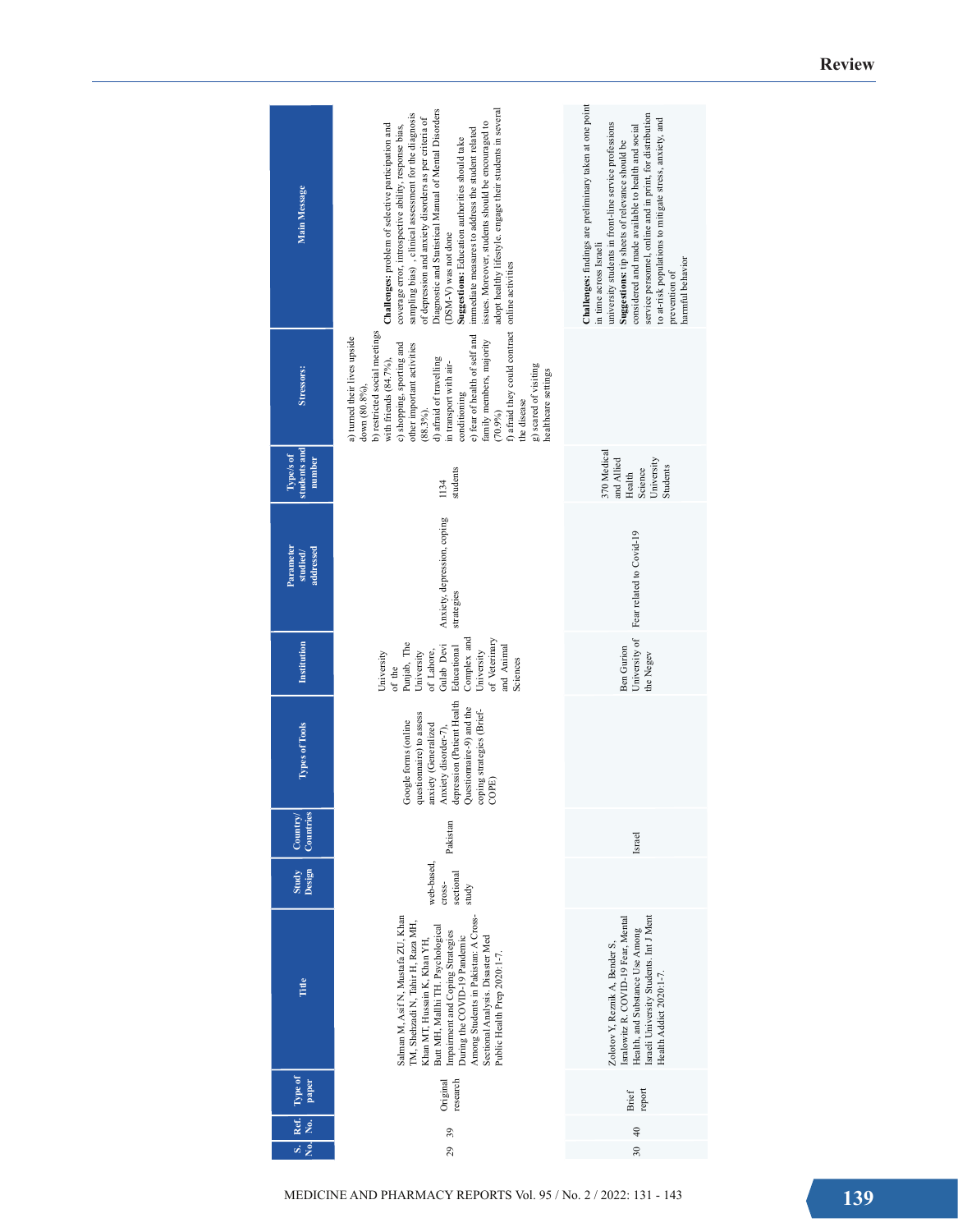Table III shows the students/respondents at greater risk of mental stress, anxiety, depression, and other illnesses due to COVID-19. Females, younger students, those early in the course, those with infected family and friends, those in training and/or in contact with patients, and those near the epicenter, Wuhan were at greater risk. Students who were in transition from the basic science to the clinical years or who were graduating also had higher stress levels.

Table IV shows the limitations of the included studies. The limitations were those mentioned by the authors. Among these were the possibility of bias as no included students were COVID-positive, conducted at a single institution or location, online sample which was not randomly selected, cross-sectional studies so difficult to draw inferences about causality, presence of confounding variables, and most were self-reported surveys. Figure 2 shows the summary of findings displayed with the framework of the transactional stress model.

Table I. Characteristics of the included studies.

| Type of paper                        |                |
|--------------------------------------|----------------|
| Original Research                    | 26             |
| Reflection                           | $\mathbf{1}$   |
| Perspective                          | 1              |
| <b>Student Essay</b>                 | 1              |
| Editorial                            | 1              |
| Total                                | 30             |
| <b>Population studied</b>            |                |
| Dental                               | $\mathbf{1}$   |
| Medical                              | 9              |
| <b>Health Science</b>                | 5              |
| Not Specified                        | 7              |
| Combined group of medical students & | 2              |
| Junior doctors                       |                |
| Health Science and others            | $\mathbf{1}$   |
| Postgraduate                         | $\overline{c}$ |
| Medical and Others                   | 3              |
| Total                                | 30             |
|                                      |                |
| <b>Countries studied</b>             |                |
| India                                | 3              |
| Jordan                               | 1              |
| <b>UAE</b>                           | 1              |
| <b>UK</b>                            | $\mathbf{1}$   |
| Pakistan                             | 1              |
| Saudi Arabia                         | 3              |
| <b>Israel</b>                        | 3              |
| <b>USA</b>                           | 1              |
| Turkey                               | $\overline{2}$ |
| China                                | 5              |
| Egypt                                | $\mathbf{1}$   |
| Malaysia                             | $\mathbf{1}$   |
| Iran                                 | $\overline{3}$ |
| <b>Brazil</b>                        | $\overline{c}$ |
| Unspecified                          | $\mathbf{1}$   |
| Ireland                              | 1              |

|  |                                   | <b>Table II.</b> Stressors identified in the studies and authors' |  |  |  |
|--|-----------------------------------|-------------------------------------------------------------------|--|--|--|
|  | suggestions to reduce the stress. |                                                                   |  |  |  |

| <b>Stressors</b>                                                                                                                                                    | <b>References</b>                                |
|---------------------------------------------------------------------------------------------------------------------------------------------------------------------|--------------------------------------------------|
| Health apprehension (Self and family)                                                                                                                               | 18, 23, 25, 29, 31,<br>32, 39                    |
| Workplace apprehension (Hospitals where<br>covid-19 patients are treated) lack of PPE                                                                               | 13, 18, 23, 31, 32,<br>34, 35                    |
| Academic Apprehension, Online learning,<br>Academic delay, Time management, without<br>pandemic preparation module                                                  | 11, 12, 13, 19, 21,<br>24, 25, 27, 30,<br>35, 38 |
| General Apprehension restricted movement                                                                                                                            | 13, 21, 24, 27, 29,<br>34, 36, 39                |
| E-exam apprehension                                                                                                                                                 | 16                                               |
| Delay in receiving Covid-19 information from<br>authorities                                                                                                         | 18, 30, 34                                       |
| Setbacks in training                                                                                                                                                | 12, 22, 23, 37                                   |
| Financial apprehension                                                                                                                                              | 12, 22, 29, 35, 37                               |
| Infection locality apprehension                                                                                                                                     | 36, 37                                           |
| <b>Recommendations by authors</b>                                                                                                                                   | <b>References</b>                                |
| Have effective plan to safeguard students',<br>healthcare workers' mental health and<br>especially among special populations<br>(students who are parents, interns) | 19, 22, 26, 27, 28,<br>29, 35, 37, 39            |
| Online teaching workshops for academics                                                                                                                             | 31                                               |
| Robust exam platform and remote mock<br>exams                                                                                                                       | 17                                               |
| Engage in physical activities encourage<br>students to adopt healthy lifestyle                                                                                      | 12, 15, 39                                       |
| Offer financial support                                                                                                                                             | 12                                               |
| Develop strategies to respond to students'<br>fears and worries                                                                                                     | 17, 20, 21, 23,<br>24, 33                        |
| Inclusion in curriculum: resilience building,<br>pandemic preparedness, psychological<br>training, Online learning / time management,<br>Volunteerism elective      | 13, 14, 18, 30,<br>36, 38                        |
| Mitigate misinformation/abundance of<br>information & ensure timely dissemination of $12, 20, 34, 37, 40$<br>information                                            |                                                  |
| Further studies needed at later stage of<br>pandemic                                                                                                                | 11, 26, 29, 32                                   |
| Improve students' learning attitude                                                                                                                                 | 37                                               |
| Establish professional mental outlooks                                                                                                                              | 37                                               |
| Effective screening procedure                                                                                                                                       | 24                                               |

**Table III.** Subgroups of students at greater risk of mental health problems.

| <b>Students at risk</b>                                  | <b>References</b>                                    |
|----------------------------------------------------------|------------------------------------------------------|
| Females                                                  | 11, 12, 16, 17,<br>18, 19, 22, 25,<br>26, 29, 31, 39 |
| Health science and medical students                      | 16                                                   |
| Students staying in dorms                                | 28                                                   |
| Students with history of mental illness                  | 28                                                   |
| Below age 20 / younger/early years of studies            | 19, 29, 39                                           |
| Those with family/friends who were infected /<br>At risk | 17, 32, 39                                           |
| Those in training                                        | 22, 32                                               |
| Singles                                                  | 22.                                                  |
| Inactive                                                 | 12                                                   |
| Those in epicenter Wuhan                                 | 36                                                   |
| Those without personal protective equipment<br>(PPE)     | 31                                                   |
| Students who were parents                                | 31                                                   |
| Senior students                                          | 36                                                   |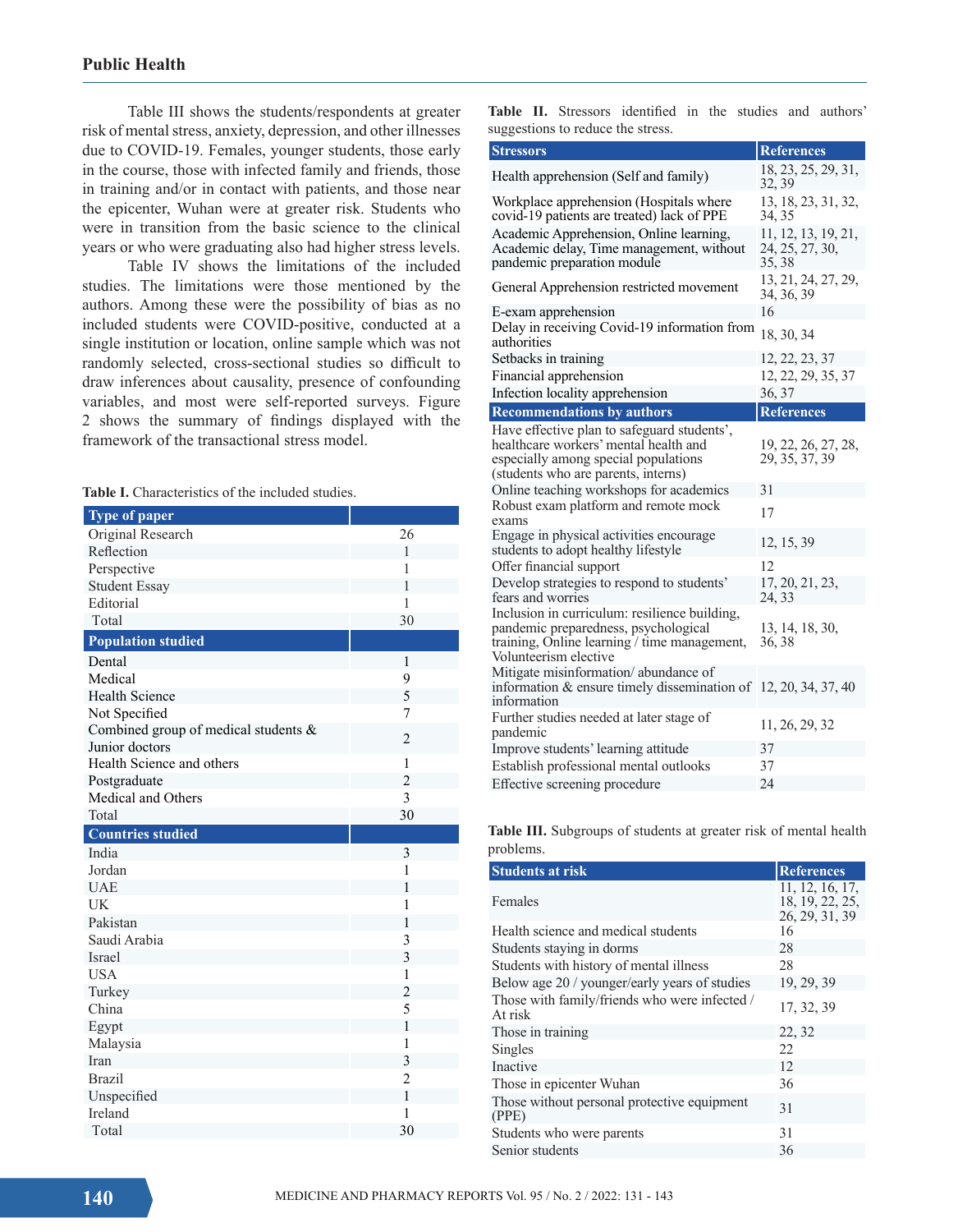**Table IV.** Limitations of the included studies as mentioned by the study authors.

| <b>Limitations</b>                                                                               | <b>References</b>                 |
|--------------------------------------------------------------------------------------------------|-----------------------------------|
| Possible bias as no students were Covid-19<br>positive                                           | 19, 27, 28                        |
| Single institution / location                                                                    | 11, 16, 25, 28,<br>30, 34, 35, 40 |
| Online sample with no / lack of random<br>selection, weak generalizability                       | 12, 17, 20, 24,<br>39             |
| Difficulty in drawing causality                                                                  | 17, 30                            |
| Anonymity of respondents                                                                         | 30                                |
| Low response rate / small sample size                                                            | 11, 12, 18, 23,<br>29, 32, 35     |
| Confounding Variable                                                                             | 35, 39                            |
| Results not interpretable distress changes from<br>baseline to outbreak / only one point in time | 19, 23, 24, 26,<br>28, 34, 36, 40 |
| Clinical diagnosis as per DSM-V was not done 39                                                  |                                   |
| Self-Administered survey / Self report scales                                                    | 20, 24, 26, 31,<br>36, 37         |

#### **Discussion**

The authors have used the process model of the stress health relationship based on the transactional stress theory of Lazarus [41] as a framework while examining the effects of stress on health science students. The model describes how an individual appraises both the stressful life event and the resources which s/he possesses and then decides on coping mechanisms aided by social support. The health consequences mentioned in the addressed studies mentioned result as the individual tries to cope with the events. The impact, duration, predictability, and controllability of the life events are considered during the appraisal by the individual. The model predicts a reciprocal influence between perceived stress and cognitive performance. Individual characteristics play an important role in influencing this relationship. The individual adaptation process to a significant source of stress such as the COVID pandemic consists of appraisals of primary and secondary control [42]. Primary appraisal consists of perceived possibilities to reduce the negative impact of the situation while secondary control is concerned with perceived possibilities of modifying the appraisal of the situation to achieve a positive adjustment.

COVID-19 has been now around for over a year, and we know more about the disease and its management. However, at the time of conduct of included studies information was less and the disease had serious consequences on health and other aspects of a person's life. Personal, social, and material resources can influence the appraisal and the coping mechanisms and the health consequences.

Among the personal resources gender, and experience were important. In studies conducted in China it was noted students more distant from the epicenter in Wuhan had lesser levels of stress [36]. International students were under greater stress while religious meditation reduced

stress levels. Transitioning from preclinical to clinical years and from final year to internship increased stress levels [22,32]. Family support and place of residence were important social factors influencing the levels of stress. Among the material resources, access to computers, stable internet access, quiet place to attend sessions and study were important. Providing social support through social media groups, informal online forums, and counselling and support predominantly through online methods were recommended to reduce stress [17,20,21.23,24,33]. Engaging students in different online activities was also helpful. Three studies recommended that students engage in physical activities to reduce stress and adopt a healthy lifestyle [12,15,39].

We were able to obtain information about our three research questions. Sources of stress among health science students during the ongoing pandemic were identified. Health apprehensions about health of self and of family members were mentioned. Respondents were worried that they might act as a source of infection in their homes where there may be elderly relatives or even parents with comorbidities. Lack or shortage of PPE was mentioned as a worry limiting students' clinical experience and/or their ability to volunteer in the case of undergraduate students [31]. Academic apprehensions were mainly related to the shift to online learning, discontinuity in clinical teaching and lack of coverage of pandemic preparedness in the curriculum [13,14,18,30,36,38]. Financial apprehensions due to loss of job or reduced working hours of parents and guardians and decreased ability of students to find part-time work were also a major source of worry [12,22,29,35,37].

Subgroups of students at greater risk of mental health problems were identified. There were no recommendations by student respondents to reduce stress levels mentioned but the study authors mentioned several possible initiatives. Identifying early students at increased risk of mental stress due to various factors including economic factors, previous history of mental illness, students who are parents and providing them greater financial support were recommended [19,22,26,27,28,31,35,37,39]. Physical activities to reduce stress and stay healthy can be considered. Financial support can be offered to students at greater risk of financial difficulties and resilience building included in the curriculum. Misinformation must be mitigated and rapid spread of incorrect information through mass and social media was an important source of stress [12,20,34,37,40]. Four studies highlighted the need for further studies at later stages of the pandemic [11,26,29,30].

As the pandemic is continuing further studies can be considered at present. Gaps in the literature were identified. There are no studies from many countries and more studies among allied health students are required. More studies among postgraduate students and residents are also needed. The coping mechanisms were not identified in all studies. More longitudinal studies and studies on coping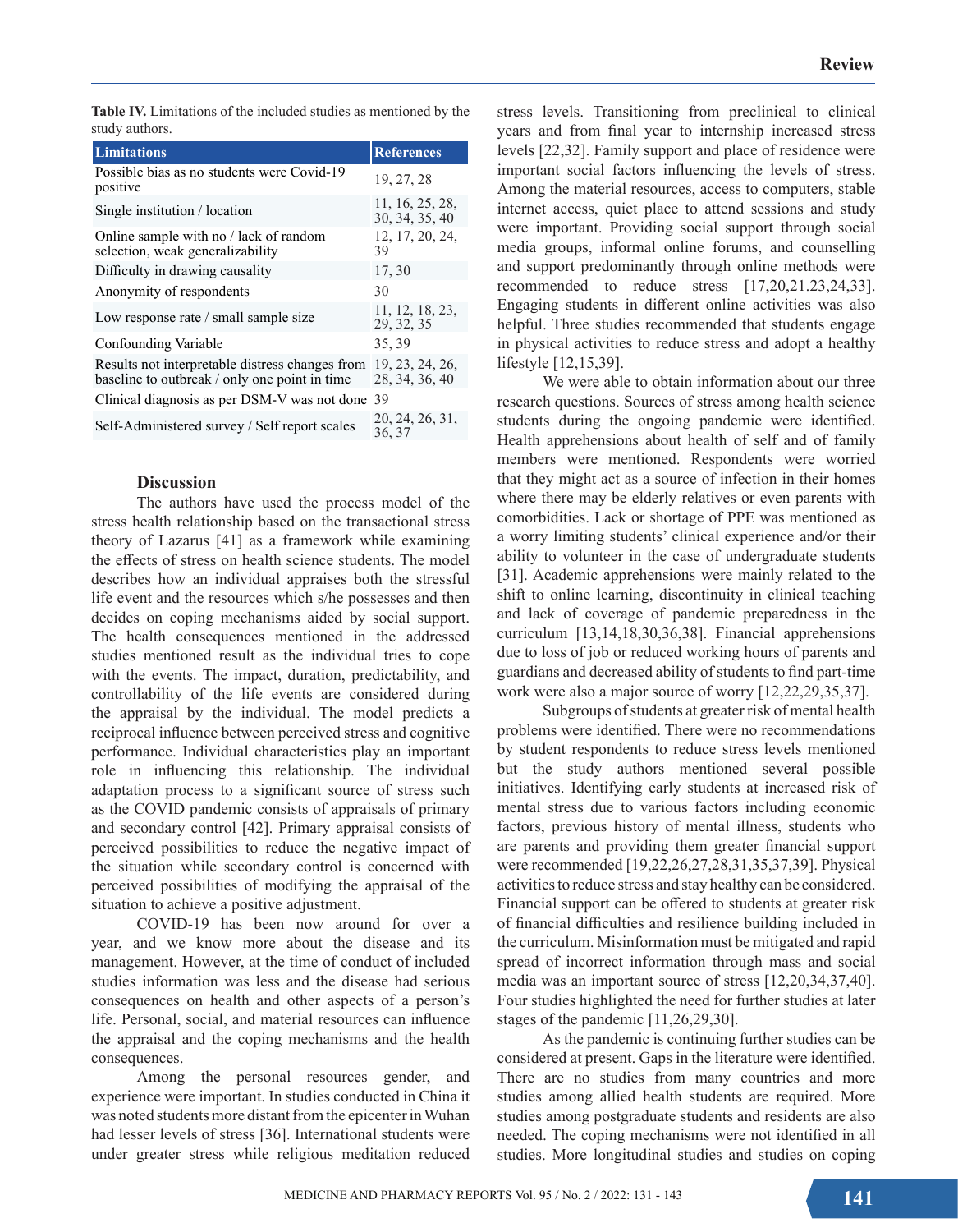mechanisms can be carried out. The different social support mechanisms available in different locations and providing social support online may also need greater work. Many studies had looked at university students and even other university employees together. We are of the opinion that health science students due to their better knowledge about COVID, the greater disruption caused especially to clinical learning, and their responsibility to support and treat patients may differ in certain respects from other student populations. More studies among health science students and comparing the results to other student populations may be required.

The scoping review process had limitations. COVID-19 is a rapidly evolving situation and due to logistic limitations, we only included studies till  $15<sup>th</sup>$ January 2021. Only studies published in English and in the databases mentioned were included. The quality of the included studies was not appraised.

#### **Conclusions**

Studies on mental health of students during the ongoing pandemic were carried out in several countries. As the epidemic had originated in China there were a greater number of studies from this country. Health apprehensions, workplace apprehensions, academic apprehensions, general apprehensions, and financial apprehensions were noted. Among the recommendations were: having effective plan/s to safeguard respondents' health, promoting physical activities, responding to students' fears and worries, mitigate misinformation, including pandemic preparedness in the curriculum. Females, younger students, students with family and friends who were infected were at greater risk of mental distress.

The recommendations will be useful to preserve and support student mental health during the current and future pandemics. Studies from countries not represented may be required. Longitudinal studies may be needed.

#### **Funding**

The studies included in this review were funded by Government agencies: 4, no sources of funding: 9, universities and research centers: 4, not mentioned: 13. The funders had no influence on the conduct of the study. The scoping review had no sources of funding.

#### **References**

- 1. Worldometer. COVID-19 Coronavirus pandemic. Available from: https://www.worldometers.info/coronavirus/ .
- 2. Elangovan S, Mahrous A, Marchini L. Disruptions during a pandemic: Gaps identified and lessons learned. J Dent Educ. 2020;84:1270-1274.
- 3. Al-Balas M, Al-Balas HI, Jaber HM, Obeidat K, Al-Balas H, Aborajooh EA, et al. Distance learning in clinical medical education amid COVID-19 pandemic in Jordan: current

situation, challenges, and perspectives. BMC Med Educ. 2020;20:341.

- 4. Daniel M, Gordon M, Patricio M, Hider A, Pawlik C, Bhagdev R, et al. An update on developments in medical education in response to the COVID-19 pandemic: A BEME scoping review: BEME Guide No. 64. Med Teach. 2021:43:253-271.
- 5. Kercheval JB, Khamees D, Keilin CA, Markovitz NH, Losman ED. Coping with COVID-19: medical students as strong and responsible stewards of their education. Perspect Med Educ. 2021;10:187-191.
- 6. Sahu P. Closure of Universities Due to Coronavirus Disease 2019 (COVID-19): Impact on Education and Mental Health of Students and Academic Staff. Cureus. 2020;12:e7541.
- 7. Li X, Fu P, Fan C, Zhu M, Li M. COVID-19 Stress and Mental Health of Students in Locked-Down Colleges. Int J Environ Res Public Health. 2021;18:771.
- 8. Safa F, Anjum A, Hossain S, Trisa TI, Alam SF, Abdur Rafi M, et al. Immediate psychological responses during the initial period of the COVID-19 pandemic among Bangladeshi medical students. Child Youth Serv Rev. 2021;122:105912.
- 9. Bashir TF, Hassan S, Maqsood A, Khan ZA, Issrani R, Ahmed N, et al. The Psychological Impact Analysis of Novel COVID-19 Pandemic in Health Sciences Students: A Global Survey. Eur J Dent. 2020;14(S 01):S91-S96.
- 10. Tricco AC, Lillie E, Zarin W, O'Brien KK, Colquhoun H, Levac D, et al. PRISMA Extension for Scoping Reviews (PRISMA-ScR): Checklist and Explanation. Ann Intern Med. 2018;169:467–473.
- 11. Abdulghani HM, Sattar K, Ahmad T, Akram A. Association of COVID-19 Pandemic with undergraduate Medical Students' Perceived Stress and Coping. Psychol Res Behav Manag. 2020;13:871-881.
- 12. Aslan I, Ochnik D, Çınar O. Exploring Perceived Stress among Students in Turkey during the COVID-19 Pandemic. Int J Environ Res Public Health. 2020;17:8961.
- 13. Chandratre S. Medical Students and COVID-19: Challenges and Supportive Strategies. J Med Educ Curric Dev. 2020;7:2382120520935059.
- 14. Chinelatto LA, Costa TRD, Medeiros VMB, Boog GHP, Hojaij FC, Tempski PZ, et al. What You Gain and What You Lose in COVID-19: Perception of Medical Students on their Education. Clinics (Sao Paulo). 2020;75:e2133.
- 15. Coyle C, Ghazi H, Georgiou I. The mental health and wellbeing benefits of exercise during the COVID-19 pandemic: a cross-sectional study of medical students and newly qualified doctors in the UK. Ir J Med Sci. 2021;190:925-926.
- 16. Elsalem L, Al-Azzam N, Jum'ah AA, Obeidat N, Sindiani AM, Kheirallah KA. Stress and behavioral changes with remote E-exams during the Covid-19 pandemic: A crosssectional study among undergraduates of medical sciences. Ann Med Surg (Lond). 2020;60:271-279.
- 17. Elsharkawy NB, Abdelaziz EM. Levels of fear and uncertainty regarding the spread of coronavirus disease (COVID-19) among university students. Perspect Psychiatr Care. 2021;57:1356-1364.
- 18. Eweida RS, Rashwan ZI, Desoky GM, Khonji LM. Mental